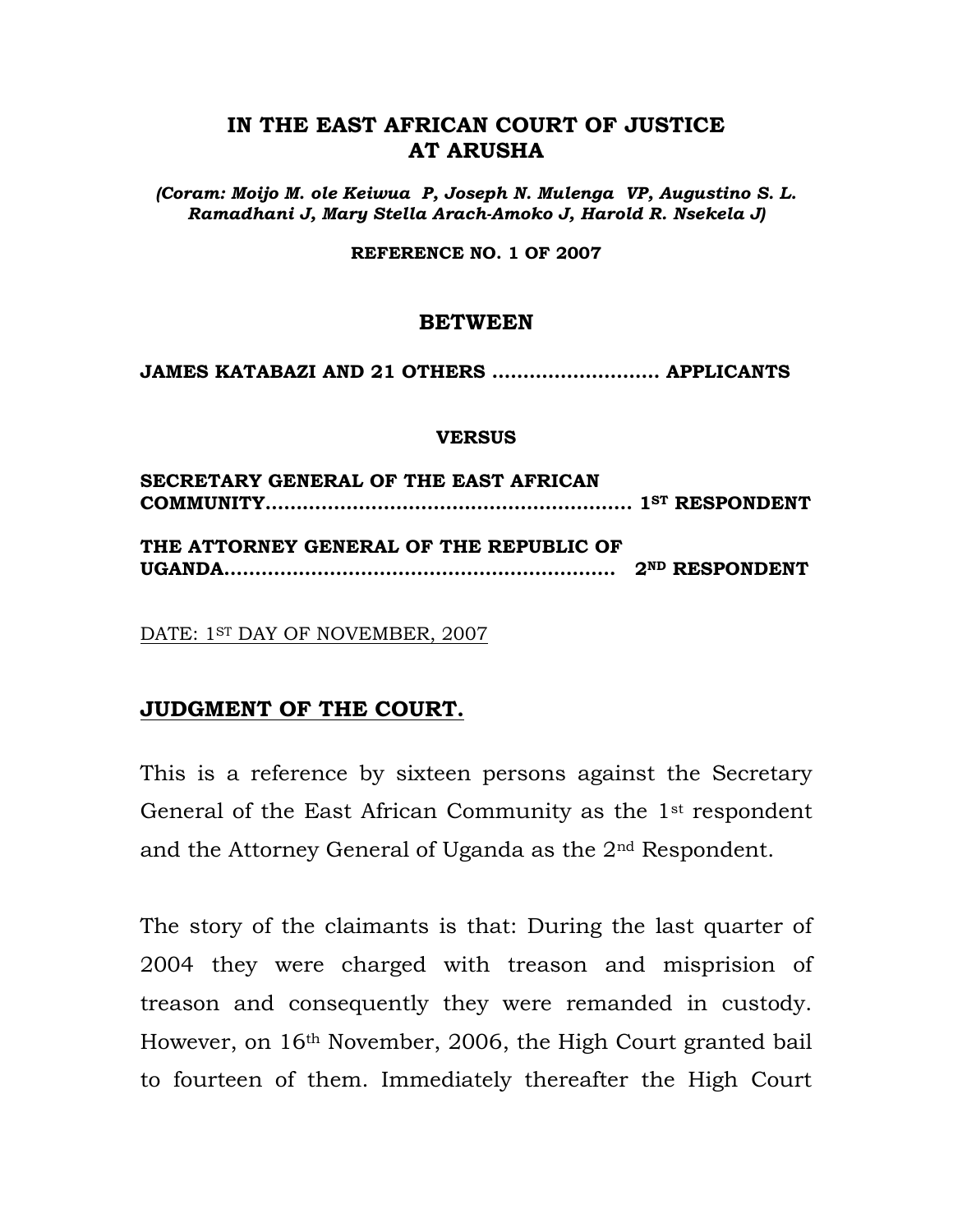was surrounded by security personnel who interfered with the preparation of bail documents and the fourteen were rearrested and taken back to jail.

On 24th November, 2006, all the claimants were taken before a military General Court Martial and were charged with offences of unlawful possession of firearms and terrorism. Both offences were based on the same facts as the previous charges for which they had been granted bail by the High Court. All claimants were again remanded in prison by the General Court Martial.

The Uganda Law Society went to the Constitutional Court of Uganda challenging the interference of the court process by the security personnel and also the constitutionality of conducting prosecutions simultaneously in civilian and military courts. The Constitutional Court ruled that the interference was unconstitutional.

Despite that decision of the Constitutional Court the complainants were not released from detention and hence this reference with the following complaint:

The claimants aver that the rule of law requires that public affairs are conducted in accordance with the law and decisions of the Court are respected, upheld and enforced by all agencies of the Government and citizens and that the actions of a Partner State of Uganda, its agencies and the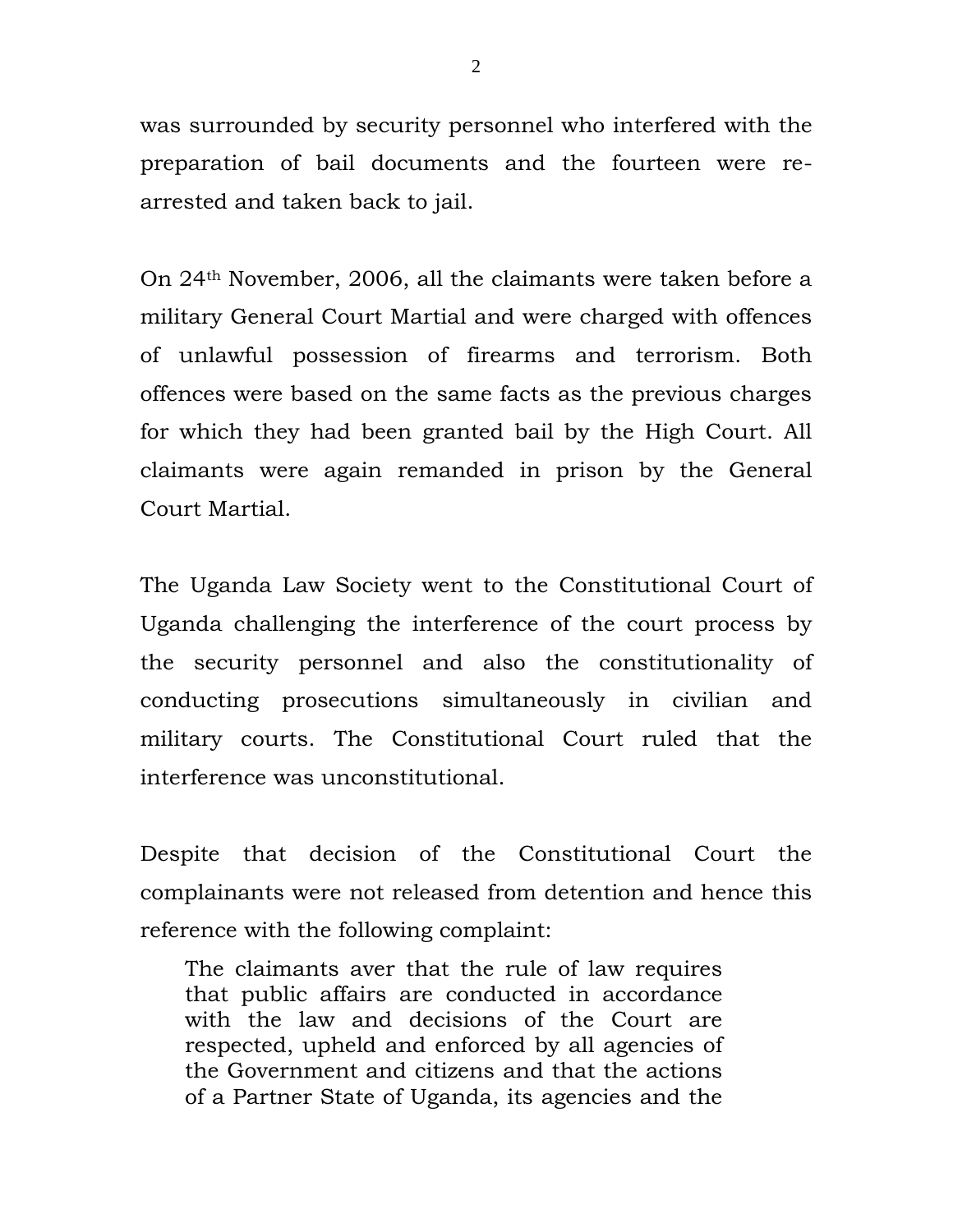second respondent have in blatant violation of the Rule of Law and contrary to the Treaty continued with infringement of the Treaty to date.

The claimants have sought the following orders:

- (a) That the act of surrounding the High Court by armed men to prevent enforcement of the Court's decision is an infringement of Articles 7(2), 8(1)(c) and 6 of the Treaty for the Establishment of the East African Community (The Treaty).
- (b) That the surrounding of the High Court by armed men from the Armed Forces of Uganda is in itself an infringement of the Fundamental principles of the Community in particular regard to peaceful settlement of disputes.
- (c) The refusal by the second respondent to respect and enforce the decision of the High Court and the Constitutional Court is infringement of Articles 7(2), 8(1)(c) and 6 of the Treaty.
- (d) The continual arraignment of the applicants who are civilians before a military court is an infringement of Articles 6, 7, and 8 of the Treaty for Establishment of the East African Community.
- (e) The inaction and the loud silence by the first respondent is an infringement of Article 29 of the Treaty.
- (f) Costs for the Reference.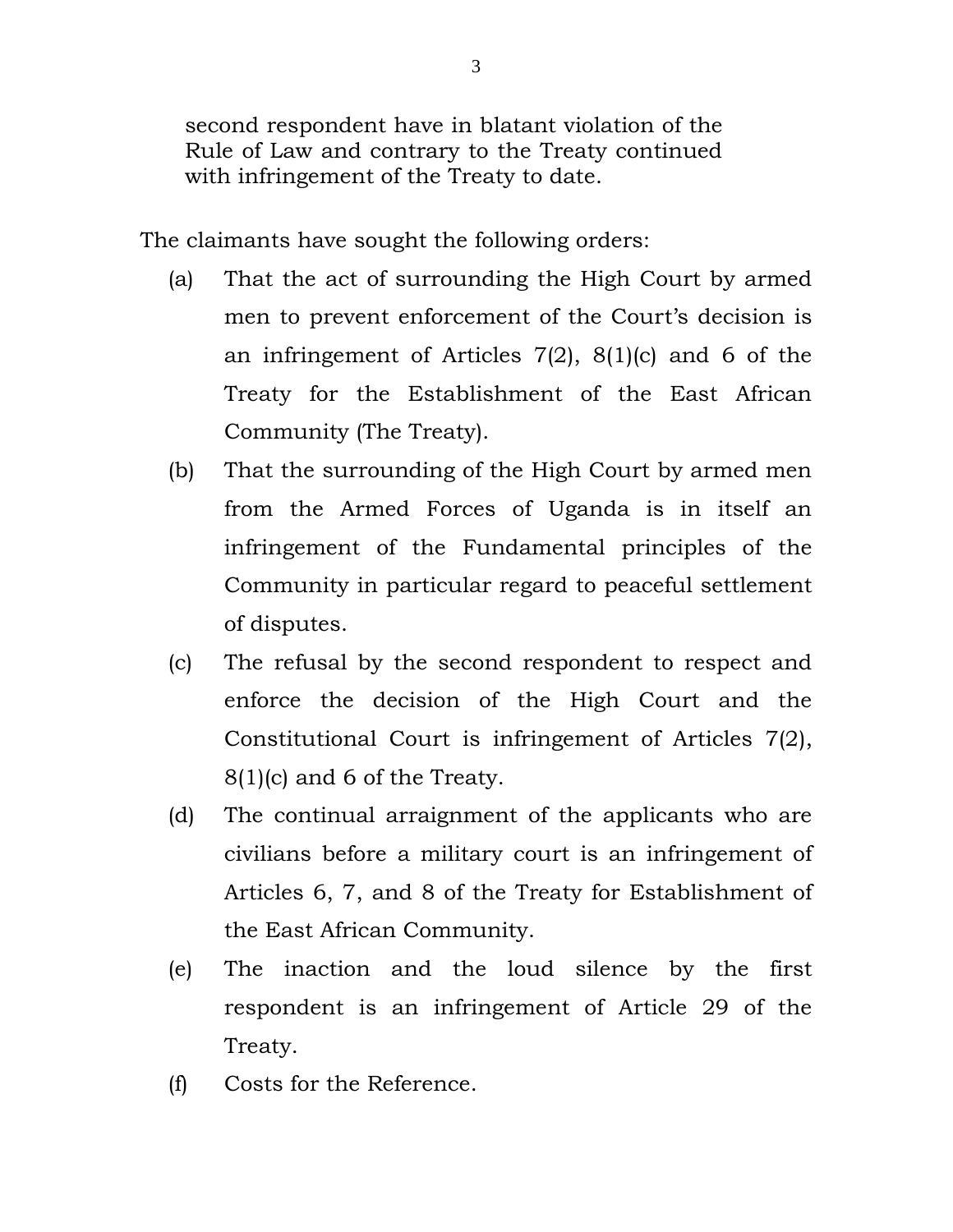The 1st respondent in his response at the outset sought the Court to dismiss the reference on two grounds: One, that there was no cause of action disclosed against him, and two, that the affidavits in support of the reference were all incurably defective. In the alternative, the 1st respondent argued that:

The allegations which form the basis of the Application have at no time been brought to the knowledge of the 1st Respondent and the Claimants are, therefore, put to strict proof.

The 2nd respondent, on the other hand, virtually conceded the facts as pleaded by the claimants. After admitting that the claimants were charged with treason and misprision of treason, the 2nd respondent stated in his response:

- (e) That on 16th November, 2005, the security Agencies of the Government of Uganda received intelligence information that upon release on bail, the Claimants were to be rescued to escape the course of justice and to go to armed rebellion.
- (f) That the security Agencies decided to deploy security at the High Court for purely security reasons and to ensure that the claimants are re-arrested and taken before the General Court Martial to answer charges of terrorism and unlawful possession of firearms.
- (g) That on  $17<sup>th</sup>$  November, 2005, all the Claimants were charged in the General Court Martial with terrorism

4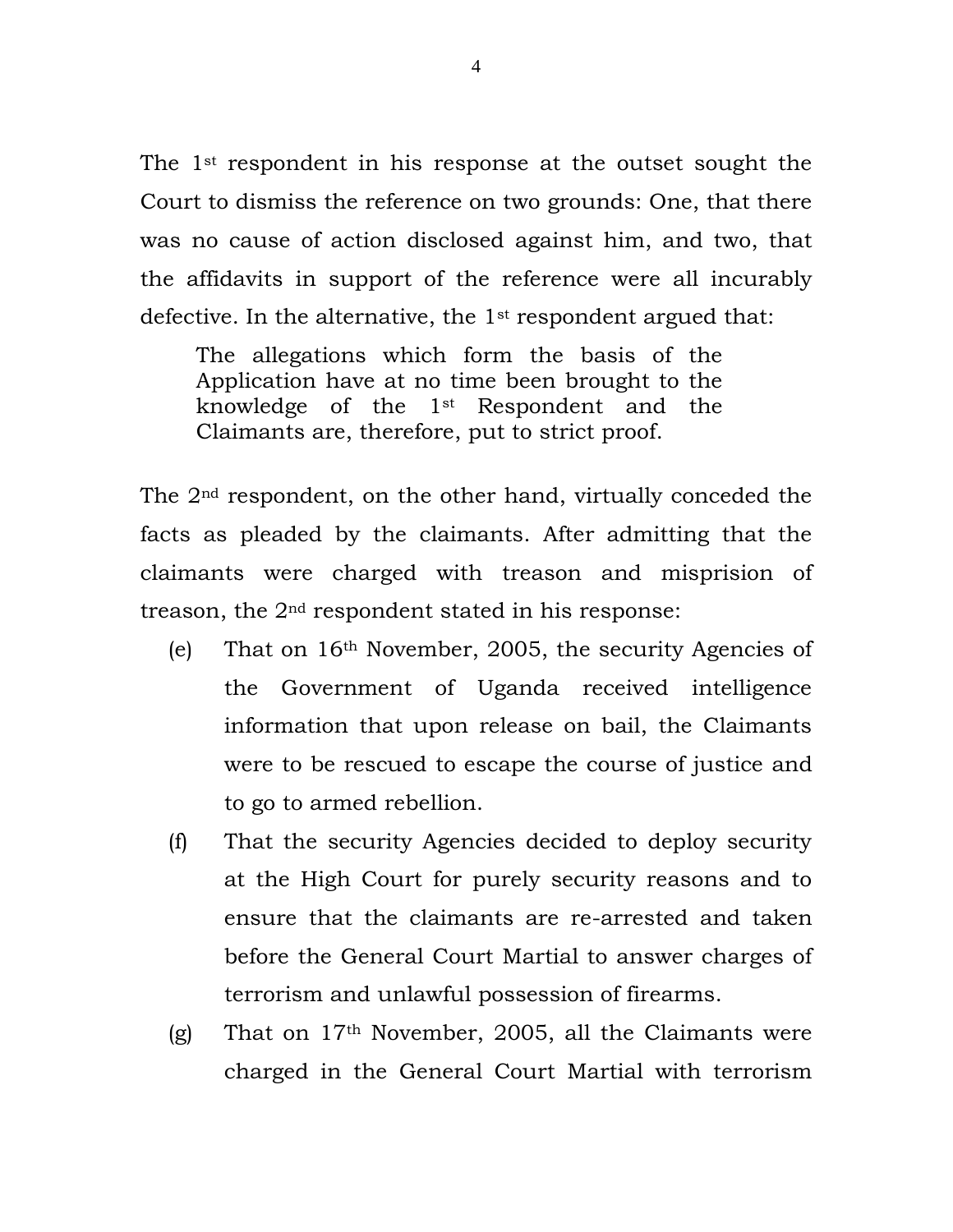and unlawful possession of firearms which are service offences according to the Uganda People's Defence Forces Act, No. 7 of 2005.

Thus, in effect, the  $2<sup>nd</sup>$  respondent is affirming that the acts did take place but contends that they did not breach the rule of law.

The claimants were represented by Mr. Daniel Ogalo, learned counsel, while the 1st respondent had the services of both Mr. Colman Ngalo, learned advocate, and Mr. Wilbert Kaahwa, learned Counsel to the Community. The 2nd respondent was represented for by Mr. Henry Oluka, learned Senior State Attorney of Uganda assisted by Mr. George Kalemera and Ms. Caroline Bonabana, learned State Attorneys of Uganda.

When the matter came up for the scheduling conference under Rule 52 of the East African Court of Justice Rules of Procedure (The Rules), Mr. Ngalo raised a preliminary objection that there is no cause of action established against the 1st respondent. The pleadings of the claimants do not disclose that at any stage, the Secretary General was informed by the applicants or by anybody at all that the applicants had been incarcerated or confined or that their rights were being denied.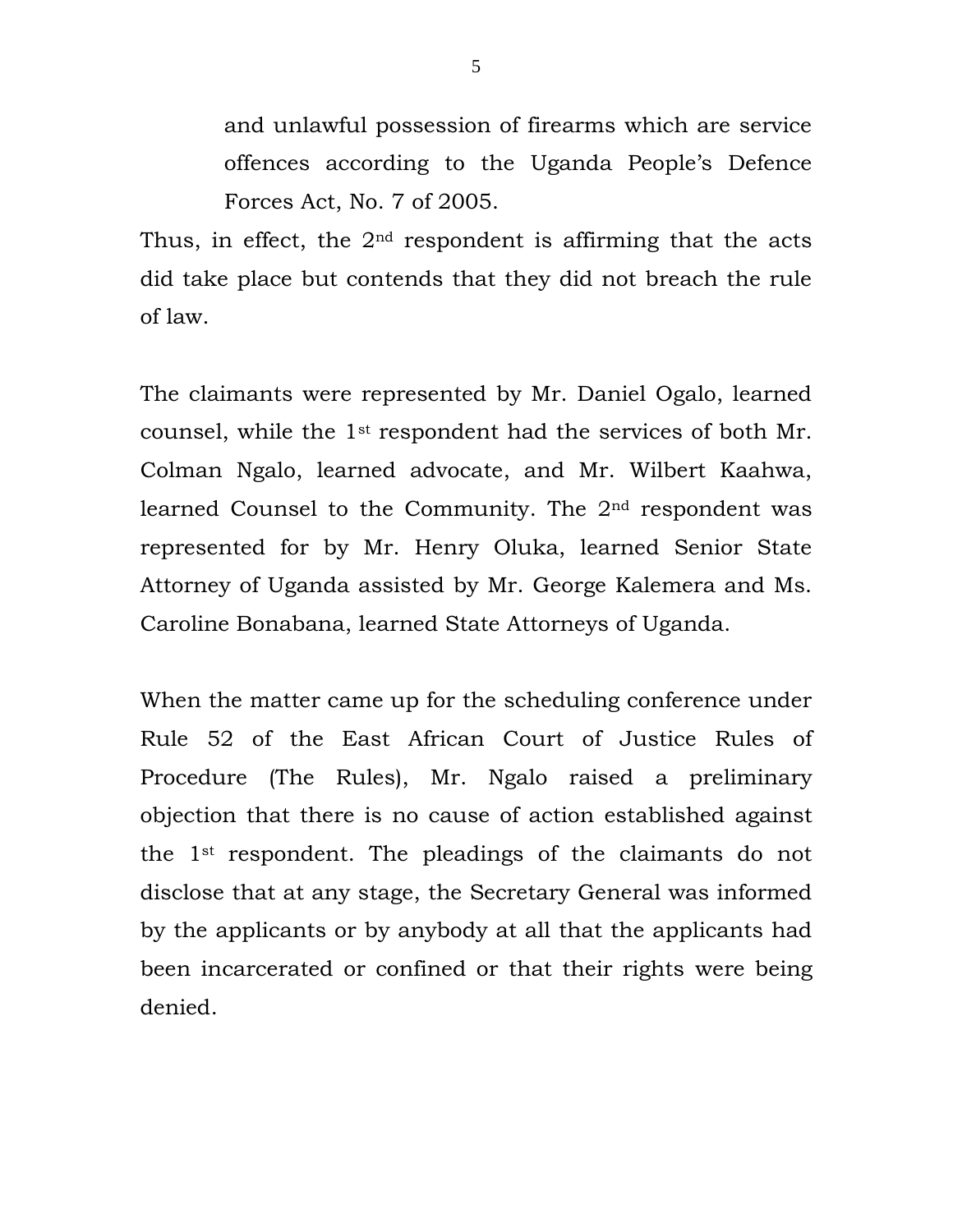Mr. Ogalo responded by submitting that under Article 71(1)(d) of the Treaty one of the functions of the Secretariat, of which the 1st respondent is head, is:

the undertaking either on its own initiative or otherwise, of such investigations, collection of information, or verification of matters relating to any matter affecting the Community that appears to it to merit examination.

Mr. Ogalo contended that it is not necessary that the 1<sup>st</sup> respondent must be told by any person "because he can, on his own, initiate investigations".

The Court dismissed the preliminary objection but we reserved our reasons for doing so and we now proceed to give them. At the time of hearing the preliminary objection the Court had not reached the stage of a scheduling conference under Rule 52. It is at that conference that points of agreement and disagreement are sorted out. It was our considered opinion that the matter raised could appropriately be classified at the scheduling conference as a point of disagreement.

But apart from that the matter raised by Mr. Ngalo was not one which could be dealt with as a preliminary objection because it was not on point of law but one involving facts. As LAW, J. A. of the East African Court of Appeal observed in Mukisa Biscuit Manufacturing Co. Ltd. v. West End Distributors Ltd. [1969] E. A. 696 at p. 700: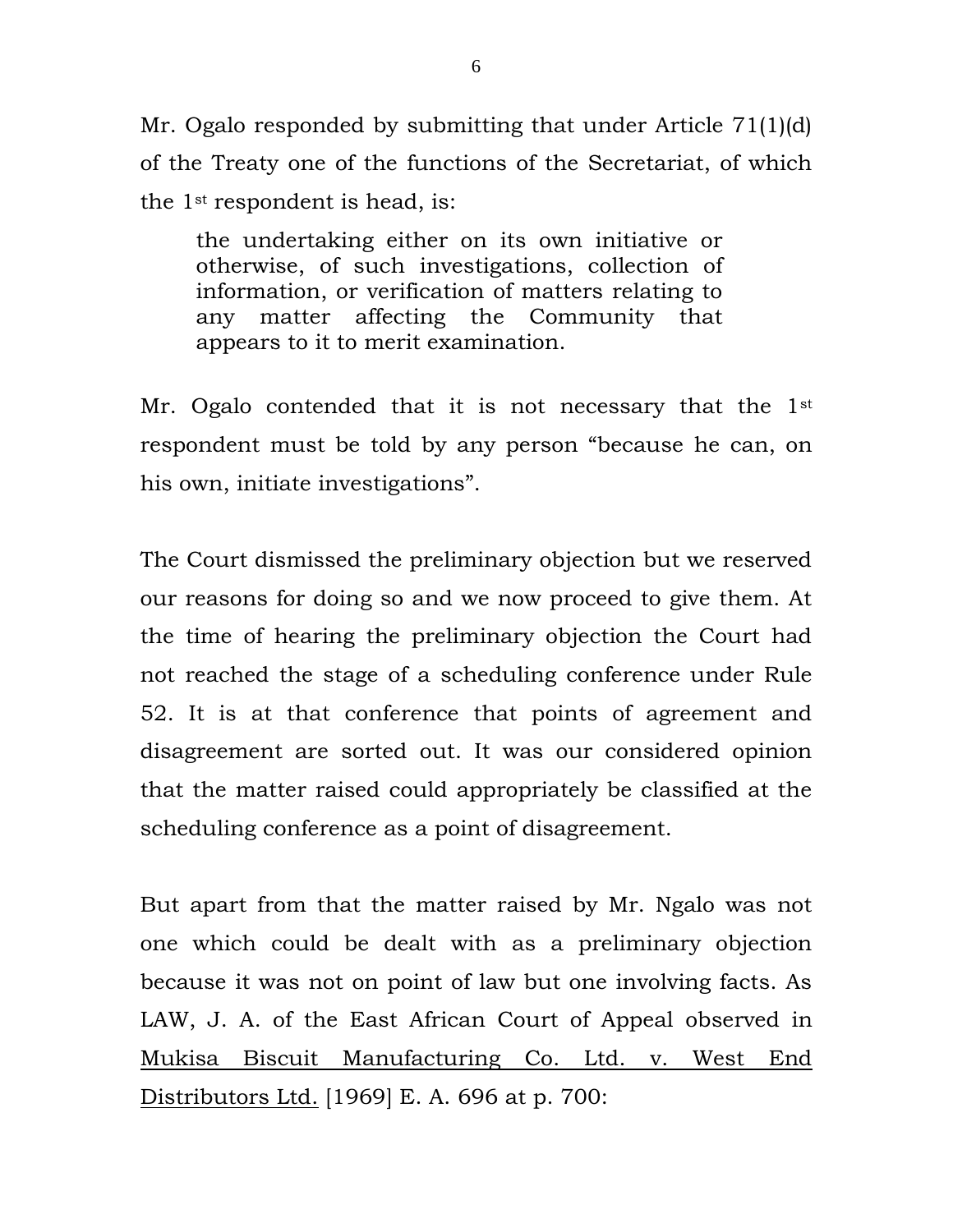So far as I am aware, preliminary objection consists of a point of law which has been pleaded, or which arises by clear implication out of pleadings, and which if argued as a preliminary point may dispose of the suit. Examples are an objection to the jurisdiction of the court, or a plea of limitation, or a submission that the parties are bound by the contract giving rise to the suit to refer the dispute to arbitration.

Then at p. 701 SIR CHARLES NEWBOLD, P. added:

A preliminary objection is in the nature of what used to be a demurrer. **It raises a pure point of law which is argued on the assumption that all the facts pleaded by the other side are correct. It cannot be raised if any fact has to be ascertained** or if what is sought is the exercise of judicial discretion. (Emphasis is supplied.)

The Court of Appeal of Tanzania in Civil Reference No. 32 of 2005, Etiennes Hotel v National Housing Corporation dealt with a similar issue and, after citing Mukisa Biscuits with approval, held:

Here facts have to be ascertained in all the remaining six grounds of the so called preliminary objection and that is why the respondent has filed two affidavits which have been objected to by the applicant.

We are of the decided view that grounds of preliminary objection advanced cannot be disposed off without ascertaining facts. These are not then matters for preliminary objection. So, we dismiss the motion for preliminary objection with costs.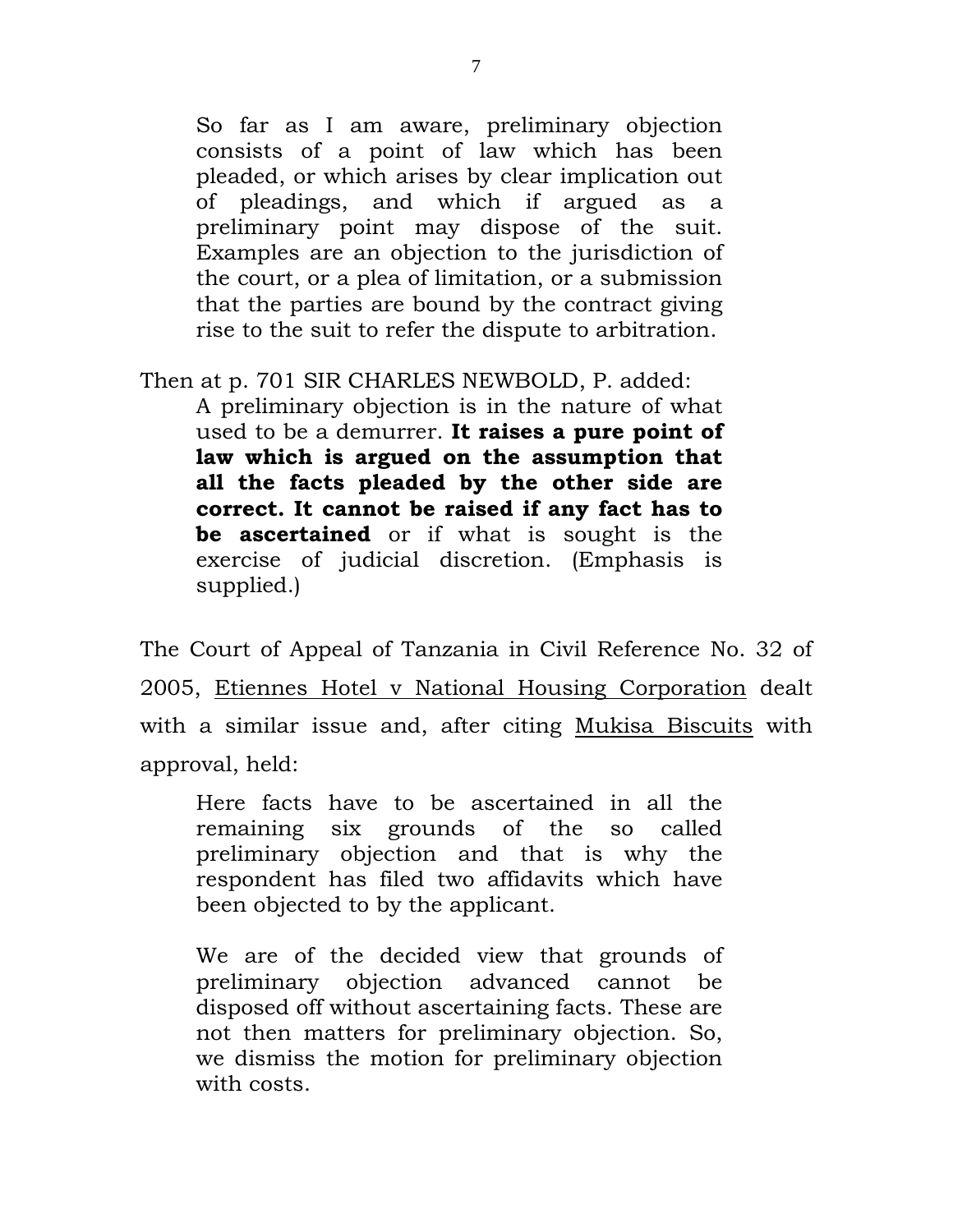Whether or not the 1<sup>st</sup> respondent had knowledge of what was happening to the complainants in Uganda can never ever be a point of law but one of fact to be proved by evidence and, therefore, it could not be a matter for a preliminary objection and hence the dismissal.

We may as well point out here, for the sake of completeness, that Mr. Ngalo also challenged the legality of the affidavits filed in support of the reference. However, in the course of answering questions from the bench he abandoned his objection in the following terms:

Your Lordships, I am not going to pursue this point. I concede that these affidavits are sufficient for the purposes of this application.

Two issues were agreed upon at the scheduling conference which were:

- 1. Whether the invasion of the High Court premises by armed agents of the second respondent, the re-arrest of the complainants granted bail by the High Court and their incarceration in prison constitute infringement of the Treaty for the Establishment of the East African Community.
- 2. Whether the first respondent can on his own initiative investigate matters falling under the ambit of the provisions of the Treaty.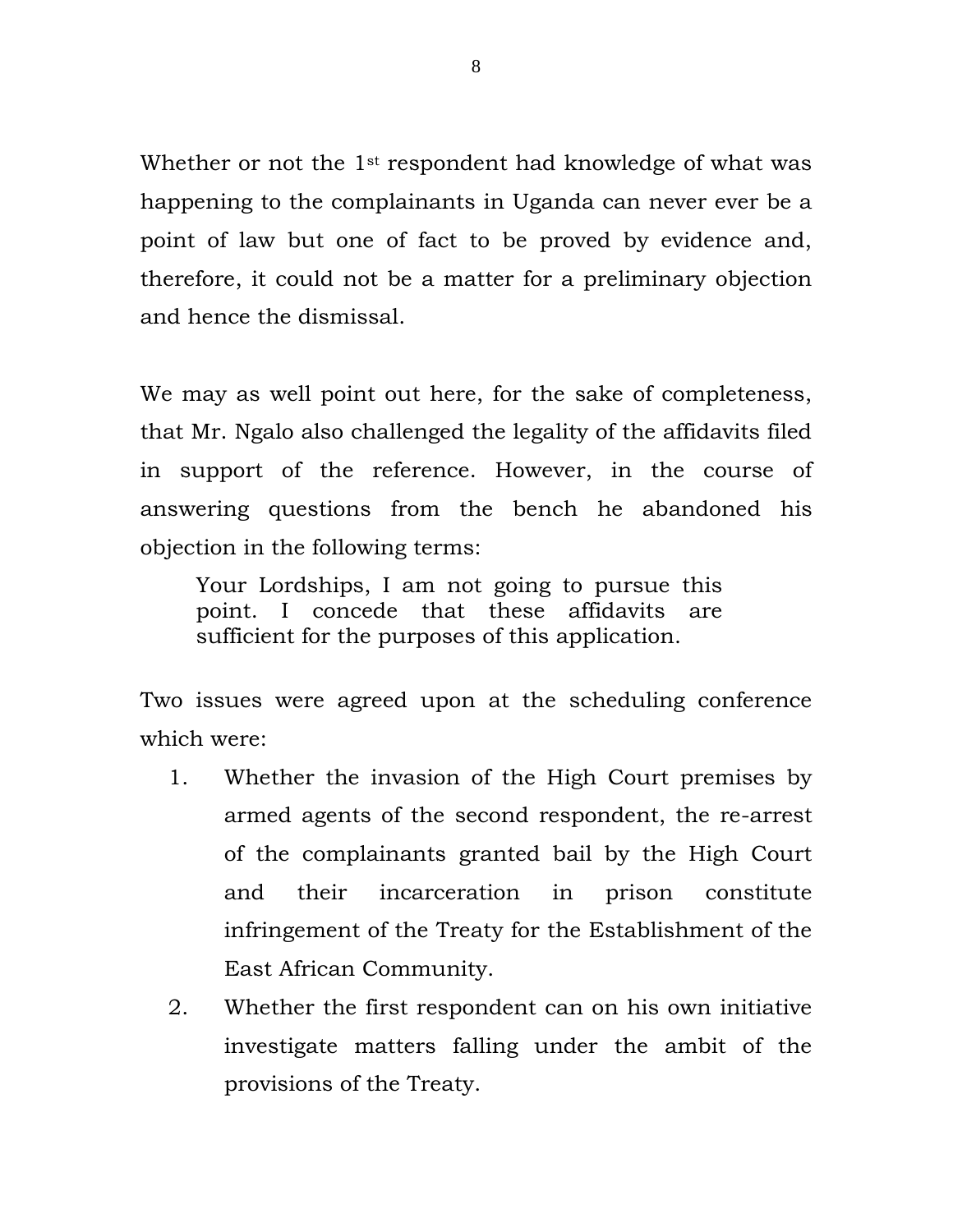As for the first issue Mr. Ogalo submitted that the Court was called on to interpret Articles 6, 7, 8, 29 and 71 of the Treaty and implored the Court to do so by looking at "the ordinary meaning of the words used in those provisions, the objectives of the Treaty and the purposes of those articles".

His main plank of argument was that the acts complained of violated one of the fundamental principles of the Community as spelled out in Article 6(d), that is, rule of law. As to the import of that doctrine he referred us to The Republic v. Gachoka and Another, [1999] 1 EA 254; Bennett v. Horseferry Road Magistrates' Court and Another [1993] 2 All ER 474; and a passage in Kanyeihamba's Commentaries on Law, Politics and Governance (Renaissance Media Ltd, 2006) p 14.

The learned advocate pointed out that the first complaint is the act of surrounding the High Court of Uganda by armed men so as to prevent the enforcement of the decision of the Court. The second act was the re-arrest and the incarceration of the complainants.

Mr. Ogalo pointed out that the acts complained of constituted contempt of court and also interference with the independence of the Judiciary. He concluded that both contempt of court

9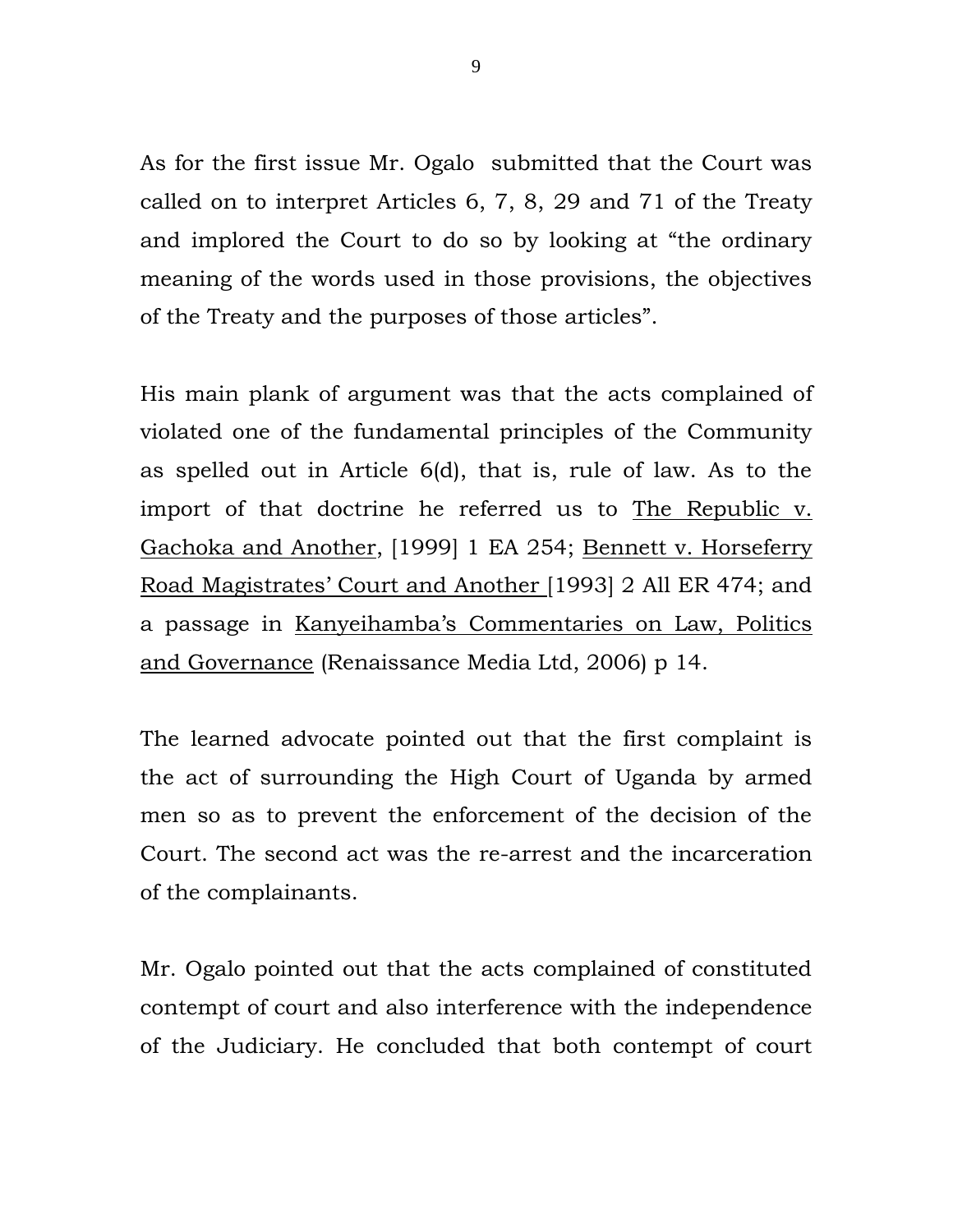and the violation of the independence of the judiciary contravene the principle of the rule of law.

As for the second issue Mr. Ogalo was very brief. He submitted that the 1<sup>st</sup> respondent is empowered by Article 71 (1)(d), on his own initiative, to conduct investigation, collect information or verify facts relating to any matter affecting the Community that appears to him to merit examination. The stand taken by Mr. Ogalo was that if the 1<sup>st</sup> respondent properly exercised his powers under the Treaty, he should have known the matters happening in Uganda as a Partner State and take appropriate actions.

He, therefore, asked the Court to find both issues in favour of the complainants.

In reply Mr. Ngalo pointed out that what concerned the 1st respondent was the second issue. The learned counsel submitted that the complainants are alleging that the 1<sup>st</sup> respondent ought to have reacted to what the 2nd respondent was doing in Uganda. However, he contended, there is no evidence that the 1st respondent was aware of those activities. He pointed out that Article 29 starts by providing "Where the Secretary General considers that a Partner State has failed …" and he argued that for the Secretary General to "consider" he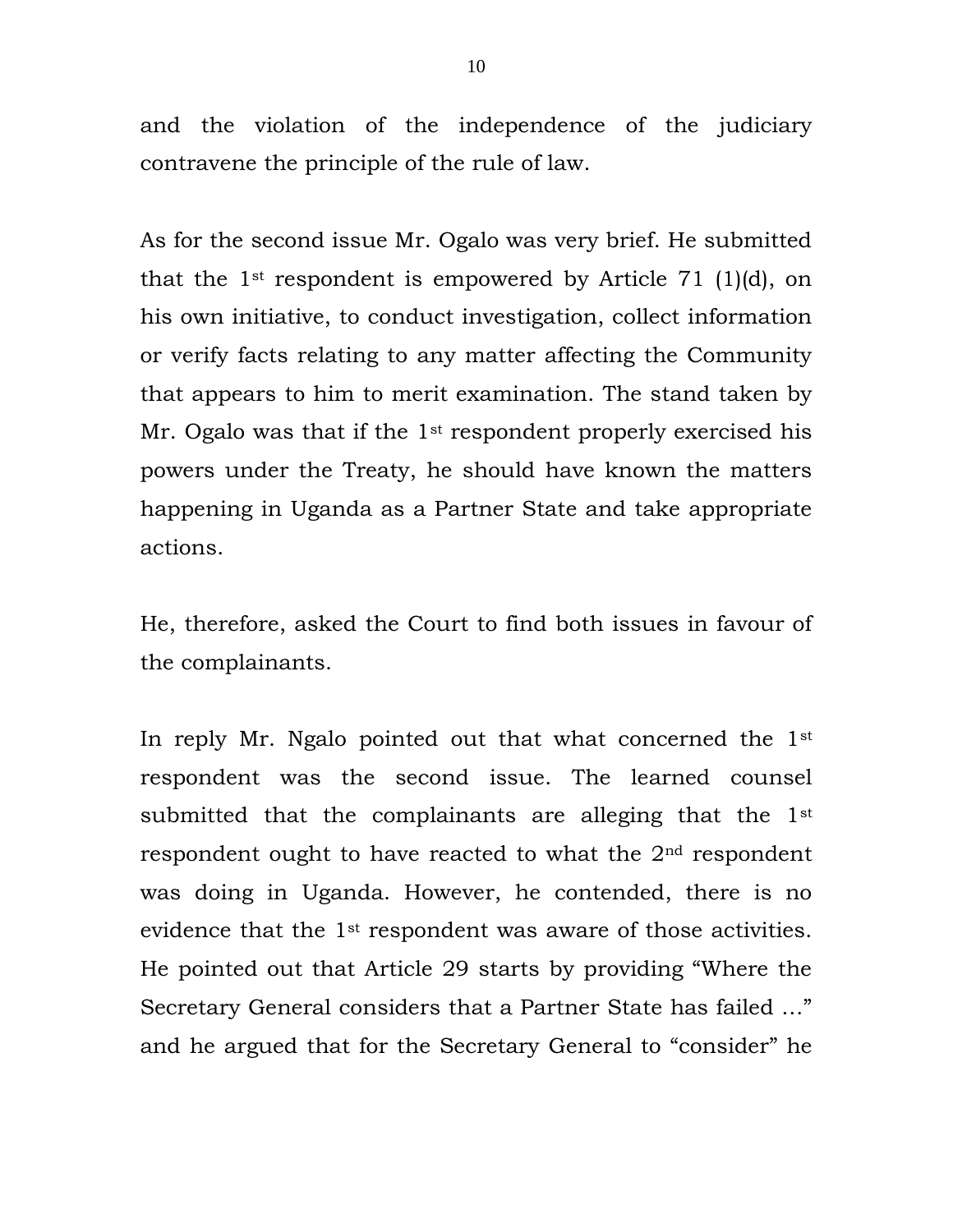has to be aware but the complainants have failed to establish that awareness.

As for Article 71 Mr. Ngalo submitted that it provides for the functions of the Secretariat as an institution of the Community and not as to what happens in the Partner States.

For the 2nd respondent Mr. Oluka dealt with the surrounding of the High Court, the re-arrest and the continued incarceration of the complainants. The learned Senior State Attorney pointed out that all the three matters were fully canvassed and decided upon by the Constitutional Court of Uganda. Therefore, he submitted that this Court is prohibited by the doctrine of *res judicata* from dealing with those issues again*.*

Mr. Oluka conceded that though the facts in this reference and those which were in the petition before the Constitutional Court of Uganda are substantially the same, the parties are different. In the Constitutional Petition No. 18 of 2005, the parties were The Uganda Law Society and the Attorney General of Uganda while in this reference the parties are James Katabazi and 21 Others, on the one hand, and the Secretary General of the Community and the Attorney General of Uganda, on the other hand. Nevertheless, Mr. Oluka stuck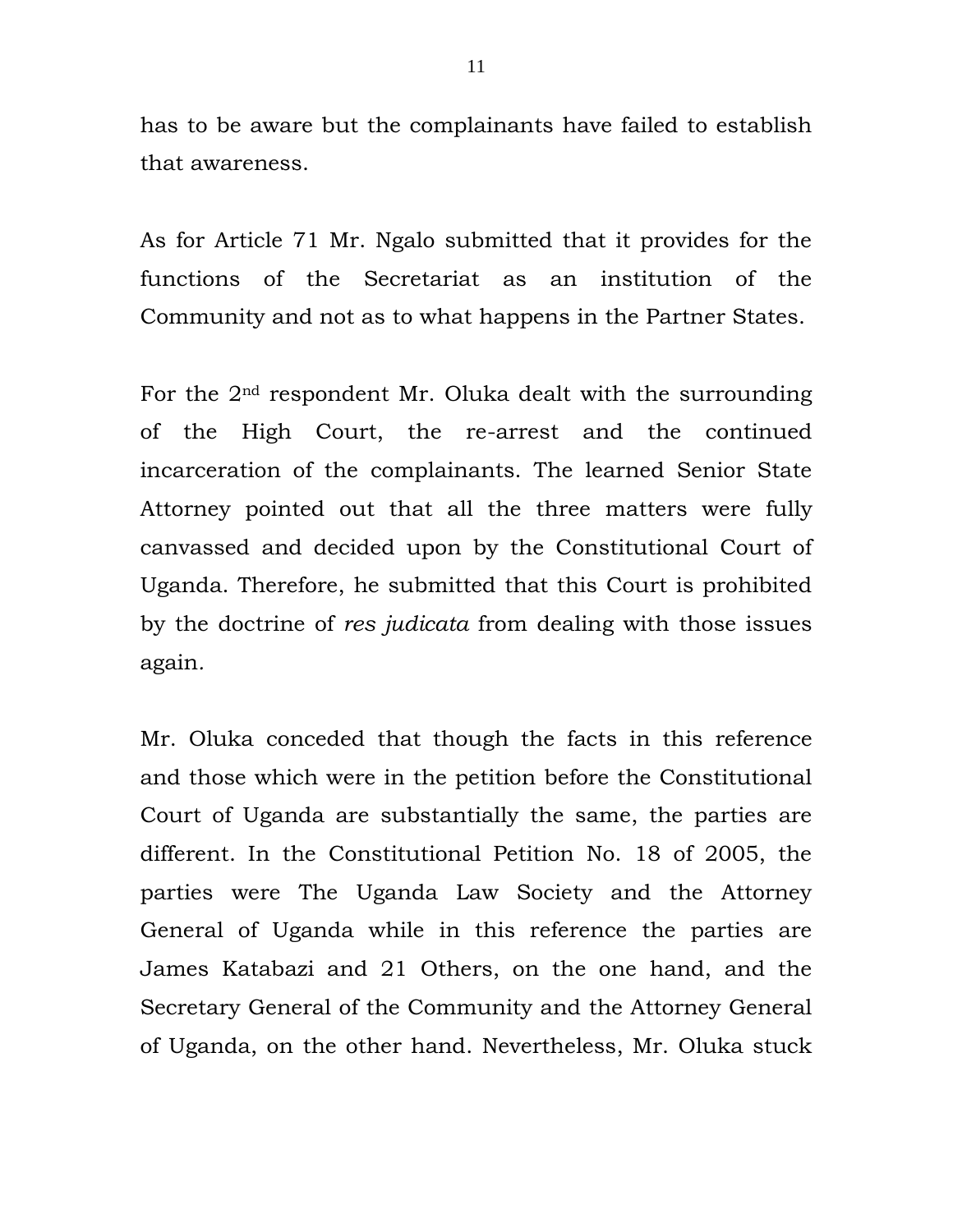to his guns that the doctrine of *res judicata* applies to this reference.

He also submitted that under Article 27 (1) this Court does not have jurisdiction to deal with matters of human rights until jurisdiction is vested under Article 27(2). He, therefore, asked the Court to dismiss the reference with costs.

There are three issues which we think we ought to dispose of at the outset: First, whether or not Article 71 is relevant in this application. Second, whether or not the doctrine of *res judicata* applies to this reference. Last, is the issue of the jurisdiction of this Court to deal with human rights.

It is the argument of Mr. Ogalo that Article 71 (1) (d) imposes on the 1st respondent the duty to collect information or verify facts relating to any matter affecting the Community that appears to him to merit examination. Mr. Ngalo, on the other hand, contends that Article 71 (1) (d) sets out the functions of the Secretariat as an institution of the Community and not as to what happens in the Partner States

Article 71 (1) (d) provides as follows:

- 1. The Secretariat shall be responsible for:
	- $(a)$
	- (b) …
	- (c) …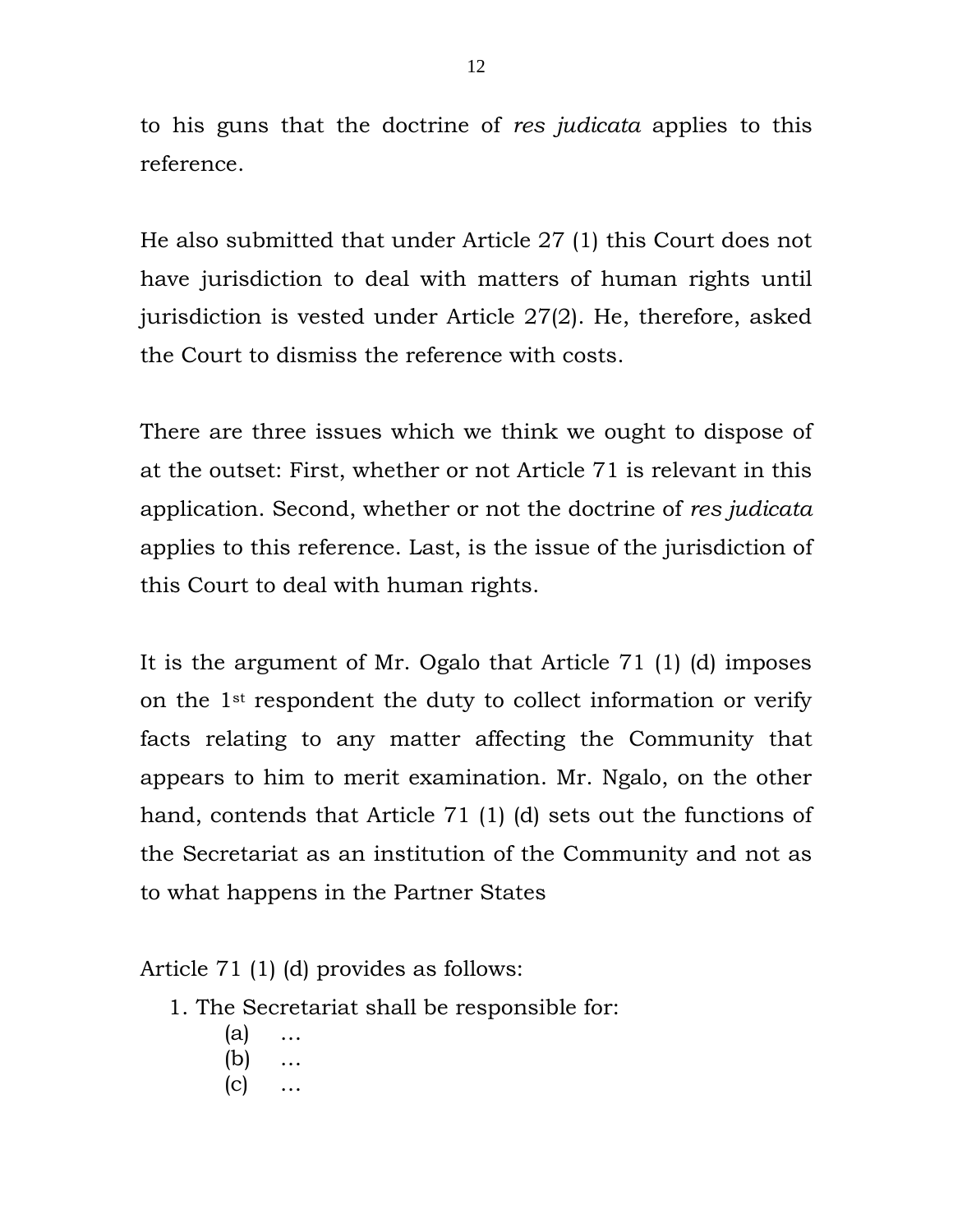(d) the undertaking either on its own initiative or otherwise, of such investigations, collection of information, or verification of matters **relating to any matter affecting the Community** that appears to it to merit examination; (Emphasis is supplied.)

Mr. Ngalo wanted to confine the functions of the Secretariat under Article 71 (1) (d) to internal matters of the Secretariat as an organ, which he erroneously referred to as an institution, divorced from the duties imposed on the Secretary General under Article 29. It is, therefore, our considered opinion that Article 71 (1) (d) applies to this reference.

Are we barred from adjudicating on this reference because of the doctrine of *res judicata?* The doctrine is uniformly defined in the Civil Procedure Acts of Kenya, Uganda and Tanzania as follows:

No court shall try any suit or issue in which the matter directly and substantially in issue has been directly and substantially in issue in a former suit between the same parties, or between parties under whom they or any of them claim, litigating under the same title, in a court competent to try such subsequent suit or the suit in which such issue has been subsequently raised, and has been heard and finally decided by such court.

Three situations appear to us to be essential for the doctrine to apply: One, the matter must be "directly and substantially"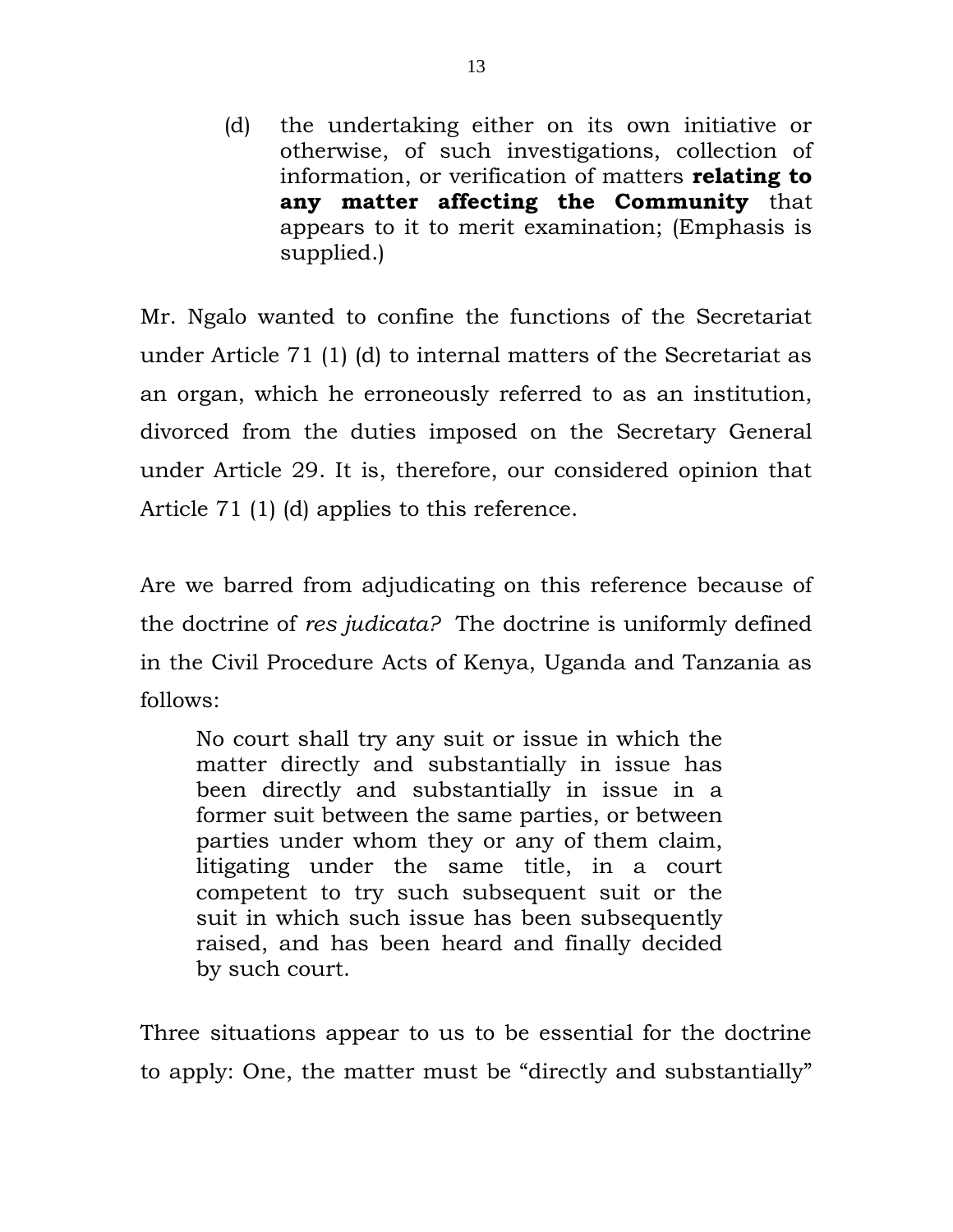in issue in the two suits. Two, parties must be the same or parties under whom any of them claim litigating under the same title. Lastly, the matter was finally decided in the previous suit. All the three situations must be available for the doctrine of *res judicata* to operate. In the present case one thing is certain: The parties are not the same and cannot be said to litigate under the same title. Mr. Oluka himself has properly conceded that.

Secondly, while in the Constitutional Court of Uganda the issue was whether the acts complained of contravene the Constitution of Uganda, in the instant reference the issue is whether the acts complained of are a violation of the rule of law and, therefore, an infringement of the Treaty. Therefore, the doctrine does not apply in this reference.

Does this Court have jurisdiction to deal with human rights issues? The quick answer is: No it does not have. Jurisdiction of this Court is provided by Article 27 in the following terms:

- 1. The Court shall initially have jurisdiction over the interpretation and application of this Treaty.
- 2. The Court shall have such other original, appellate, human rights and other jurisdiction as will be determined by the Council at a suitable subsequent date. To this end, the Partner States shall conclude a protocol to operationalise the extended jurisdiction.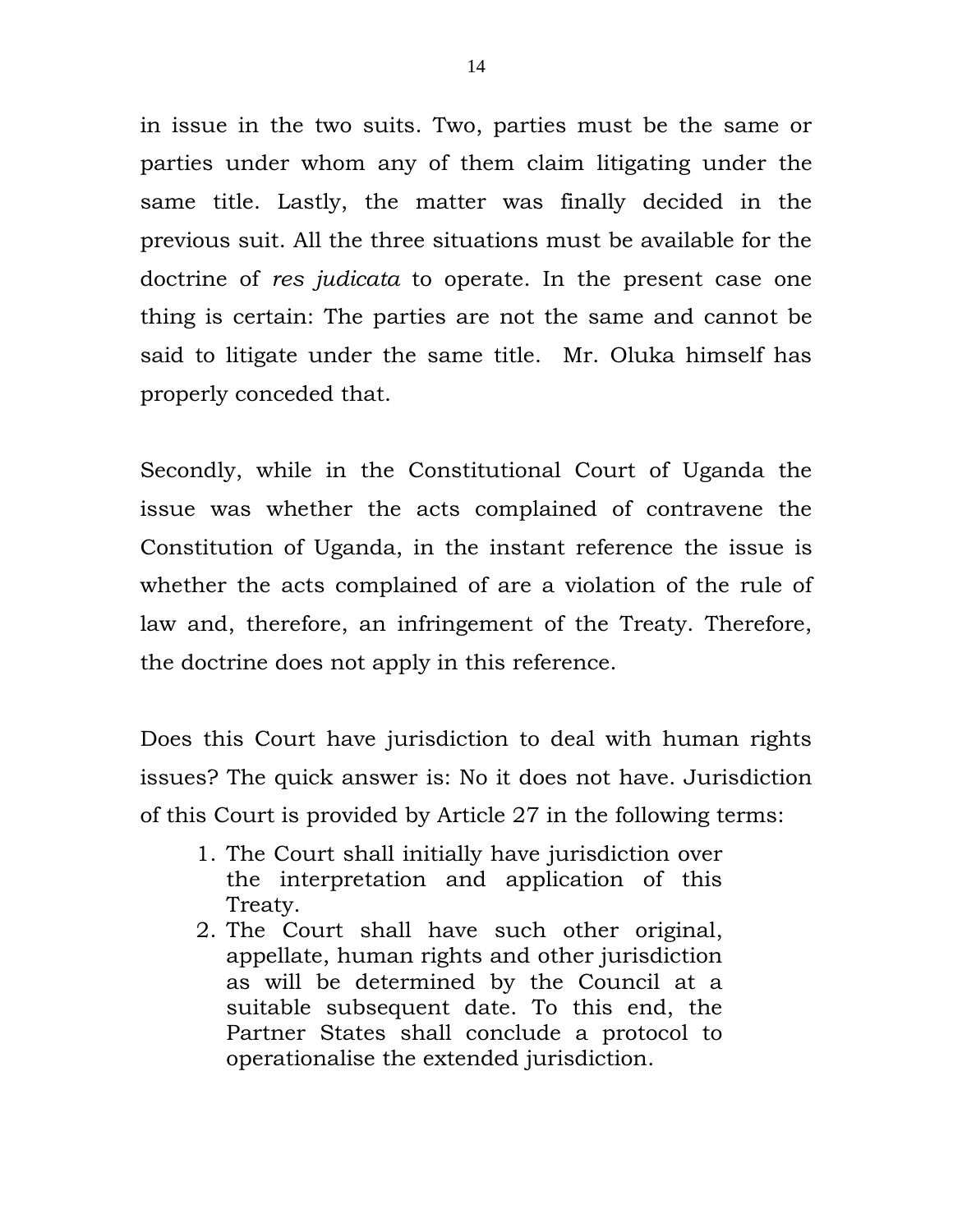It very clear that jurisdiction with respect to human rights requires a determination of the Council and a conclusion of a protocol to that effect. Both of those steps have not been taken. It follows, therefore, that this Court may not adjudicate on disputes concerning violation of human rights *per se*.

However, let us reflect a little bit. The objectives of the Community are set out in Article 5 (1) as follows:

1. The objectives of the Community **shall be to develop policies and programmes aimed at widening and deepening co-operation among the Partner States in** political, economic, social and cultural fields, research and technology, defence, security and **legal and judicial affairs**, for their mutual benefit. (Emphasis supplied.)

Sub-Articles (2) and (3) give details of pursuing and ensuring the attainment of the objectives as enshrined in sub-article (1) and of particular concern here is the "legal and judicial affairs" objective.

Then Article 6 sets out the fundamental principles of the Community which governs the achievement of the objectives of the Community, of course as provided in Article 5 (1). Of particular interest here is paragraph (d) which talks of the rule of law and the promotion and the protection of human and peoples rights in accordance with the provisions of the African Charter on Human and Peoples' Rights.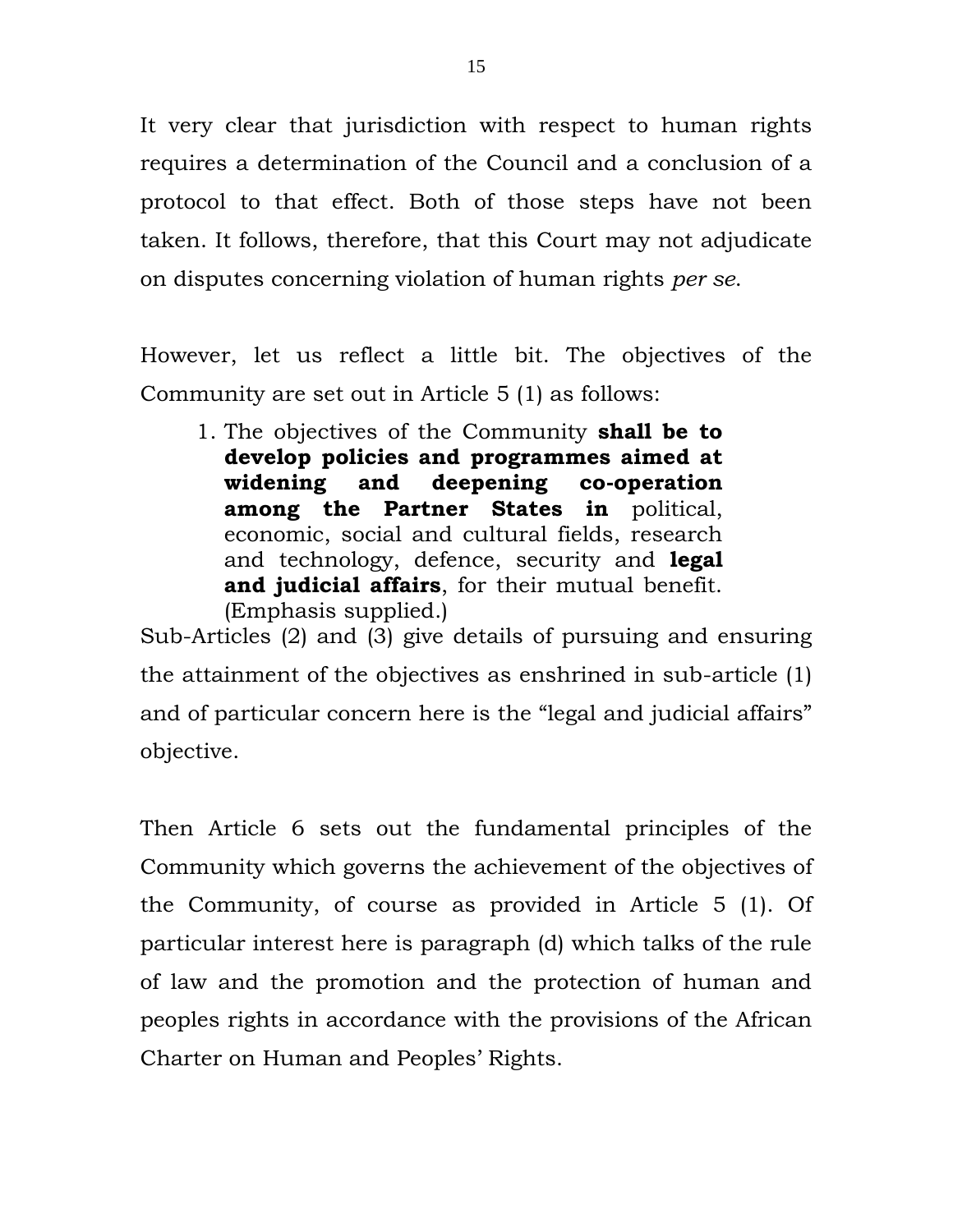Article 7 spells out the operational principles of the Community which govern the practical achievement of the objectives of the Community in Sub-Article (1) and seals that with the undertaking by the Partner States in no uncertain terms of Sub-Article (2):

The Partner States undertake to abide by the principles of good governance, including adherence to the principles of democracy, **the rule of law**, social justice **and the maintenance of universally accepted standards of human rights.** (Emphasis supplied.)

Finally, under Article 8 (1) (c) the Partner States undertake, among other things:

Abstain from any measures likely to jeopardise the achievement of those objectives or the implementation of the provisions of this Treaty.

While the Court will not assume jurisdiction to adjudicate on human rights disputes, it will not abdicate from exercising its jurisdiction of interpretation under Article 27 (1) merely because the reference includes allegation of human rights violation.

Now, we go back to the substance of this reference. As we have already observed in this judgment, the 2nd respondent has conceded the facts which are the subject matter of this reference and, so, they are not in dispute. He has only offered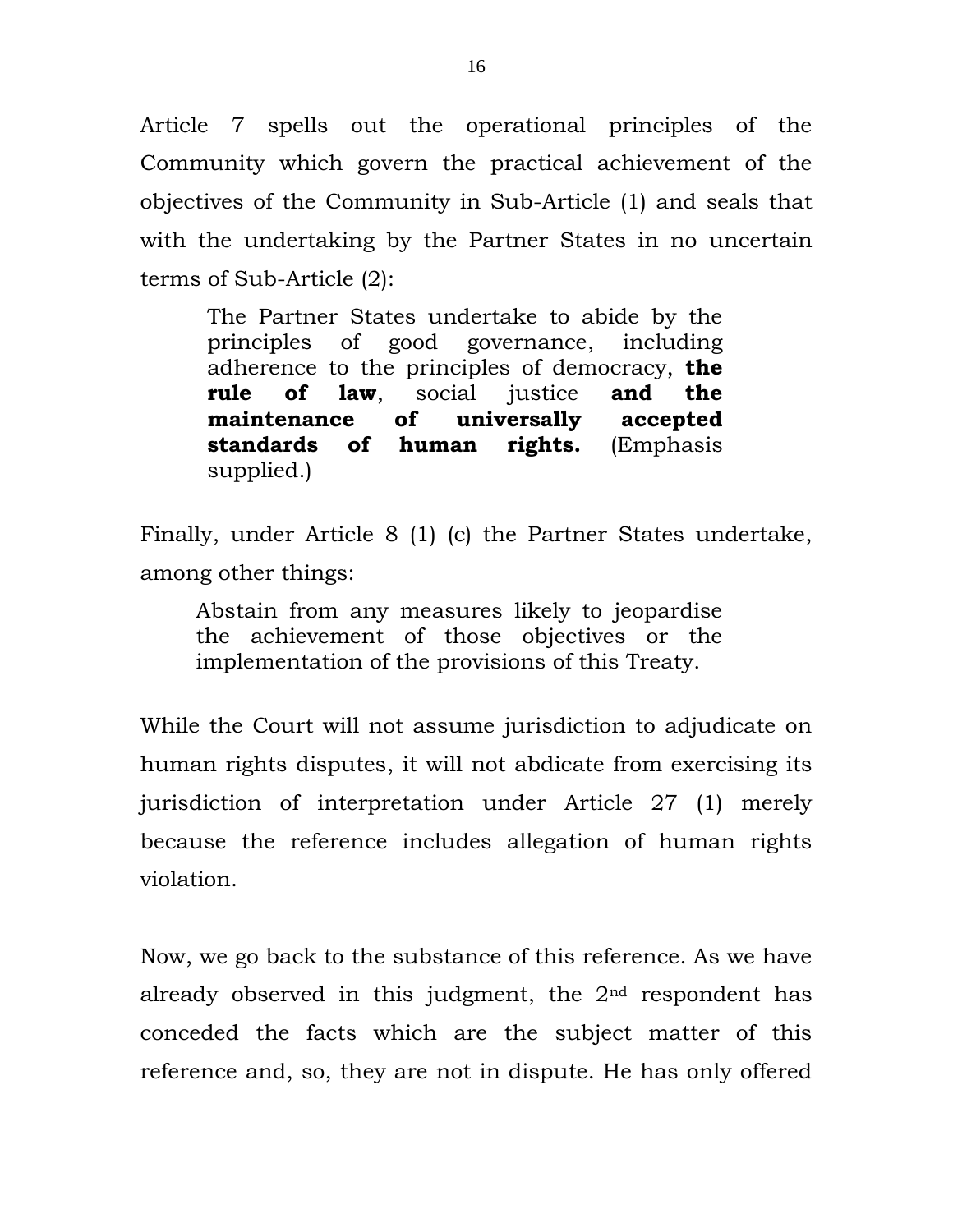some explanation that the surrounding of the Court, the rearrest, and therefore, the non observance of the grant of bail, and the re-incarceration of the complainants were all done in good faith to ensure that the complainants do not jump bail and go to perpetuate insurgency.

Mr. Ogalo invited us to find that explanation unjustified because it was not supported by evidence. We agree with him and we would go further and observe that "the end does not justify the means".

The complainants invite us to interpret Articles 6(d), 7(2) and 8(1)(c) of the Treaty so as to determine their contention that those acts, for which they hold the  $2<sup>nd</sup>$  respondent responsible, contravened the doctrine of the rule of law which is enshrined in those articles.

The relevant provision of Article 6(d) provides as follows:

The fundamental principles that shall govern the achievement of the objectives of the Community by the Partner States shall include:

- (a)…
- $(b) \ldots$
- $(c)$
- (d)good governance including adherence to the principles of democracy, **the rule of law**, accountability, transparency, social justice, equal opportunities, gender equality, as well as the recognition, promotion and protection of human and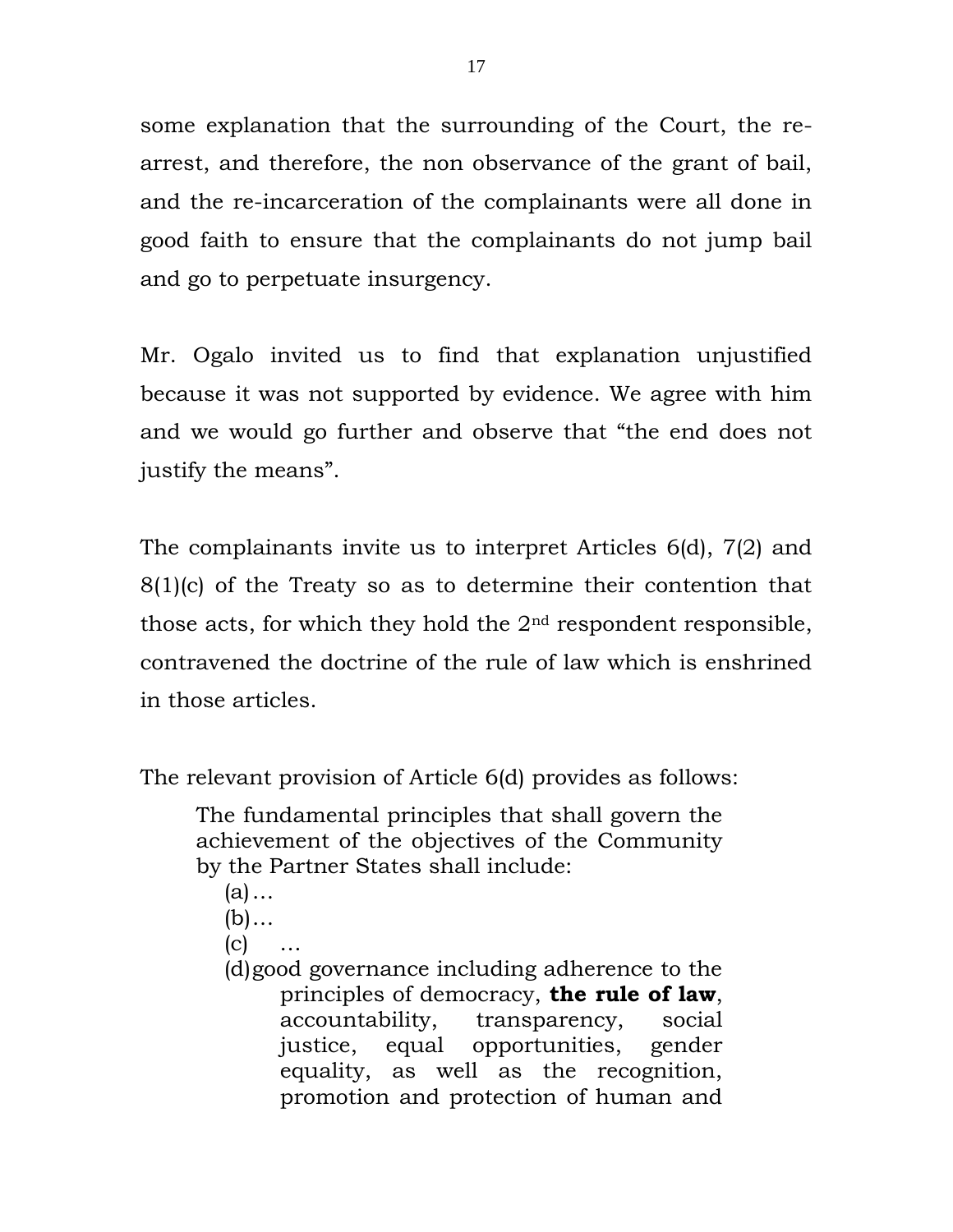peoples rights in accordance with the provisions of the African Charter on Human and Peoples' Rights; (Emphasis supplied.)

The starting point is what does rule of law entail?

From Wikipedia, the Free Encyclopedia:

The rule of law, in its most basic form, is the principle that no one is above the law. **The rule** follows logically from the idea that truth, and therefore law, **is based upon fundamental principles** which can be discovered, but **which cannot be created through an act of will**. (Emphasis is supplied.)

The Free Encyclopedia goes further to amplify:

Perhaps the most important application of the rule of law is the principle that governmental authority is legitimately exercised only in accordance with written, publicly disclosed laws adopted and enforced in accordance with established procedural steps that are referred to as due process. The principle is intended to be a safeguard against arbitrary governance, whether by a totalitarian leader or by mob rule. Thus, the rule of law is hostile both to dictatorship and to anarchy.

Here at home in East Africa Justice George Kanyeihamba in Kanyeihamba's Commentaries on Law, Politics and Governance at page 14 reiterates that essence in the following words: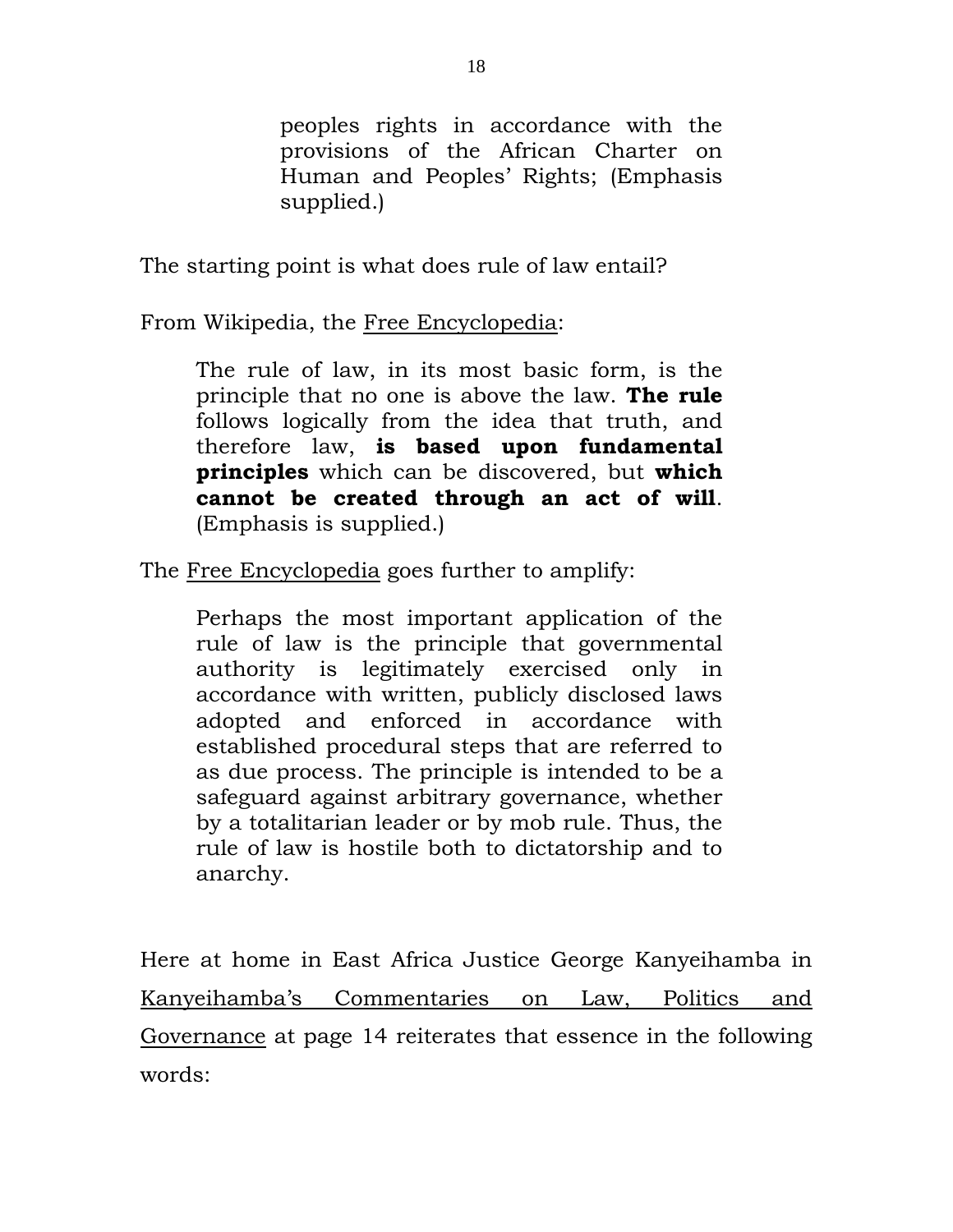The rule of law is not a rule in the sense that it binds anyone. It is merely a collection of ideas and principles propagated in the so-called free societies to guide lawmakers, administrators, judges and law enforcement agencies. **The overriding consideration in the theory of the rule of law is the idea that both the rulers and the governed are equally subject to the same law of the land**.

(Emphasis is supplied.)

It is palpably clear to us, and we have no flicker of doubt in our minds, that the principle of **"the rule of law"** contained in Article 6(d) of the Treaty encapsulates the import propounded above. But how have the courts dealt with it? In The Republic v. Gachoka and Another the Court of Appeal of Kenya reiterated the notion that rule of law entails the concept of division of power and its strict observance. In Bennett v. Horseferry Road Magistrates' Court and Another, the House of Lords took the position that the role of the courts is to maintain the rule of law and to take steps to do so.

In that appeal the appellant, a New Zealander, while living in Britain obtained a helicopter by false pretences and then fled the country. He was later found in South Africa but as there was no extradition treaty between Britain and South Africa, the police authorities of the two countries conspired to kidnap the appellant and took him back to Britain. His defence to a charge before a divisional court was that he was not properly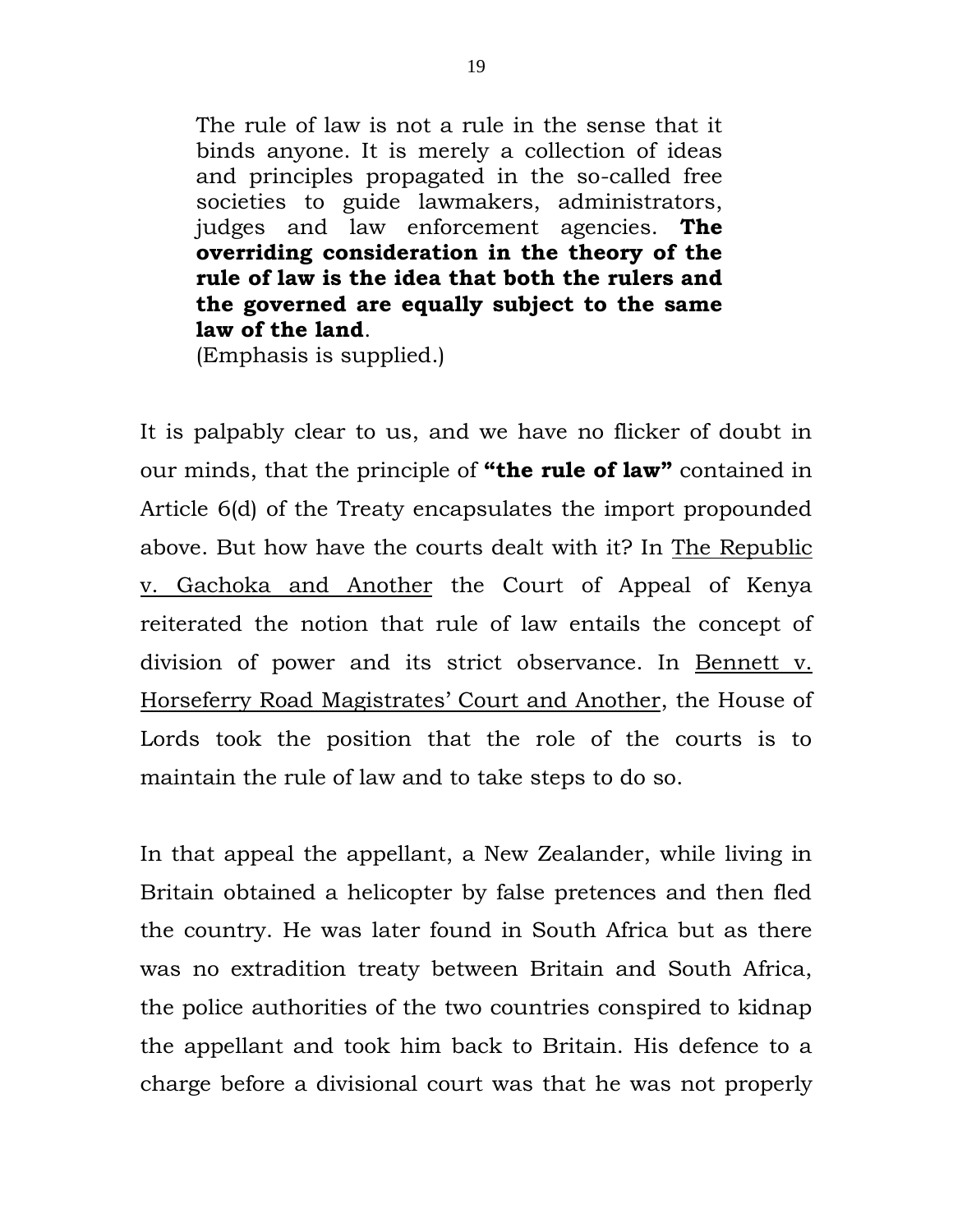before the court because he was abducted contrary to the laws of the two countries. That defence was dismissed by the divisional court. However, on appeal to the House of Lords LORD GRIFFITHS remarked at page 108:

If the Court is to have the power to interfere with the prosecution in the present circumstances it must be because the judiciary accept a responsibility for the maintenance of the rule of law that embraces a willingness to oversee executive action and to refuse to countenance behaviour that threatens either basic human rights or the rule of law.

His Lordship went on:

It is to my mind unthinkable that in such circumstances the court should declare itself to be powerless and stand idly by.

He then referred to the words of LORD DEVLIN in Connelly v.

DPP [1964] 2 All ER 401 at 442:

The courts cannot contemplate for a moment the transference to the executive of the responsibility for seeing that the process of law is not abused.

The appeal was allowed and the appellant was let scot-free.

Have the facts complained of in this reference breached the sacred principle of rule of law as expounded above?

Let us briefly reiterate the facts even at the risk of repeating ourselves: The complainants were granted bail by the High Court of Uganda but some armed security agents of Uganda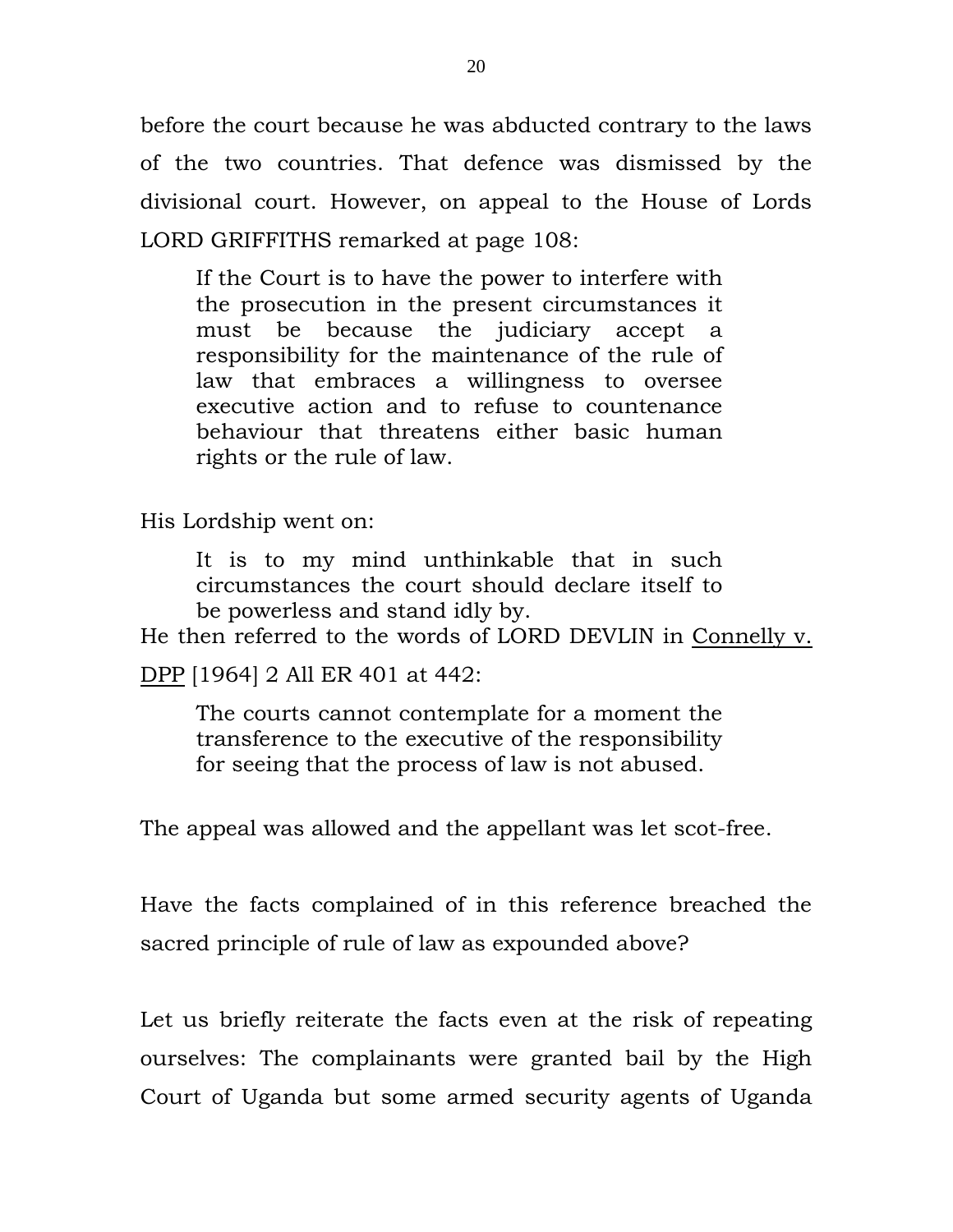surrounded the High Court premises pre-empting the execution of the bail, re-arrested the complainants, reincarcerated them and re-charged them before a Court Martial. The complainants were not released even after the Constitutional Court of Uganda ordered so.

Mr. Ogalo left no stone unturned to persuade us to find that what the soldiers did breached the rule of law. He referred us to similar facts in the case of Constitutional Rights Project and Civil Liberties v. Nigeria, Communication 143/95, 150/96 – AHG/222 (XXXVI) Annex V p 63. In that matter Chief Abiola, among others, was detained and the Federal Government of Nigeria refused to honour the bail granted to him by court. In the said Communication the African Commission on Human Rights had this to say in paragraph 30 on page 67:

The fact that the government refuses to release Chief Abiola despite the order of his release on bail made by the Court of Appeal is a violation of Article 26 which obliges State parties to ensure the independence of the judiciary. **Failing to recognise a grant of bail by the Court of Appeal militates against the independence of the judiciary.** (Emphasis supplied).

The facts in that Communication are on all fours with the present reference and we find that the independence of the judiciary, a corner stone of the principle of the rule of law, has been violated.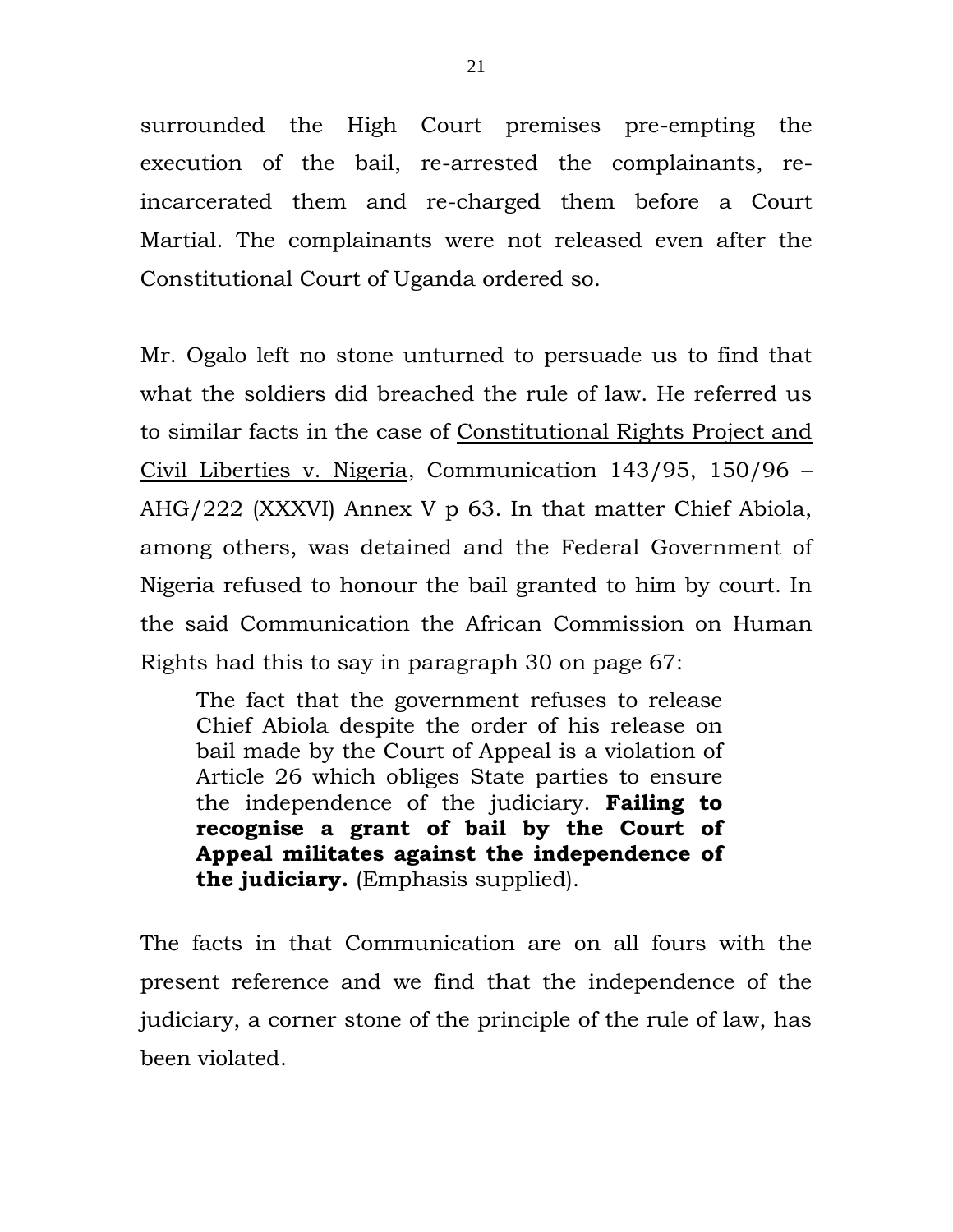The African Commission went further to observe in paragraph 33 that:

The government attempts to justify Decree No. 14 with the necessity for state security. While the Commission is sympathetic to all genuine attempts to maintain public peace, it must note that too often extreme measures to curtail rights simply create greater unrest. It is dangerous for the protection of human rights for the executive branch of government to operate without such checks as the judiciary can usefully perform.

That is exactly what the Government of Uganda through the Attorney General, the  $2<sup>nd</sup>$  respondent, attempted to do, to justify the actions of the Uganda Peoples' Defence Forces:

- (e) That on 16th November, 2005, the security Agencies of the Government of Uganda received intelligence information that upon release on bail, the Claimants were to be rescued to escape the course of justice and to go to armed rebellion.
- (f) That the security Agencies decided to deploy security at the High Court for purely security reasons and to ensure that the claimants are re-arrested and taken before the General Court Martial to answer charges of terrorism and unlawful possession of firearms.

We on our part are alarmed by the line of defence offered on behalf of the Government of Uganda which if endorsed by this Court would lead to an unacceptable and dangerous precedent, which would undermine the rule of law.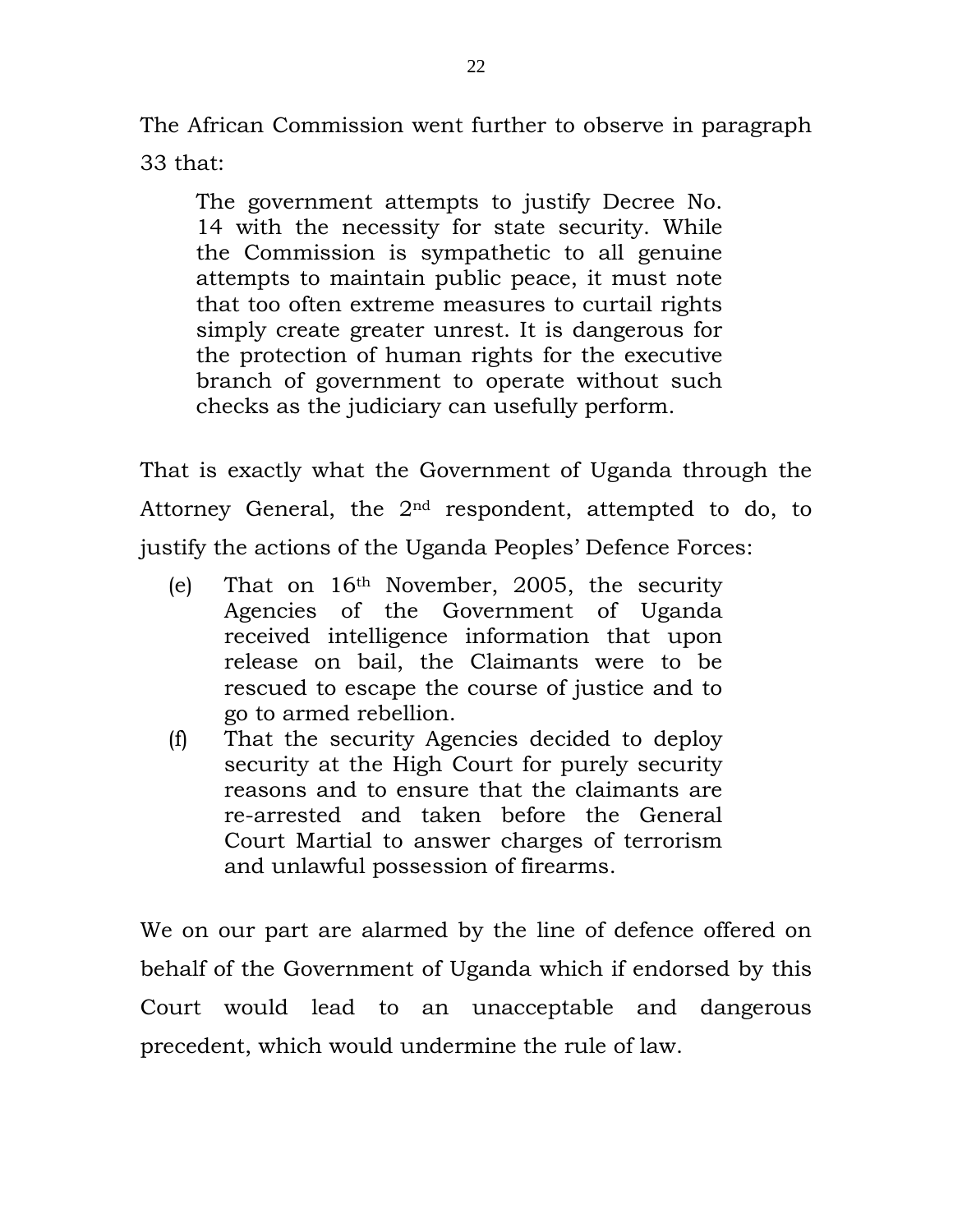Much as the exclusive responsibility of the executive arm of government to ensure the security of the State must be respected and upheld, the role of the judiciary to provide a check on the exercise of the responsibility in order to protect the rule of law cannot be gainsaid. Hence the adjudication by the Constitutional Court of Uganda referred to earlier in this judgment. In the context of the East African Community, the same concept is embodied in Article 23 which provides:

The Court shall be a judicial body which shall ensure the adherence to law in the interpretation and application and compliance with this Treaty.

We, therefore, hold that the intervention by the armed security agents of Uganda to prevent the execution of a lawful Court order violated the principle of the rule of law and consequently contravened the Treaty. Abiding by the court decision is the corner stone of the independence of the judiciary which is one of the principles of the observation of the rule of law.

The second issue is rather nebulous and we better reproduce it for a better comprehension:

Whether the first respondent can on his own initiative, investigate matters falling under the ambit of the provisions of the Treaty.

Article 29(1) of the Treaty provides as follows:

Where the Secretary General considers that a Partner State has failed to fulfil an obligation under this Treaty or has infringed a provision of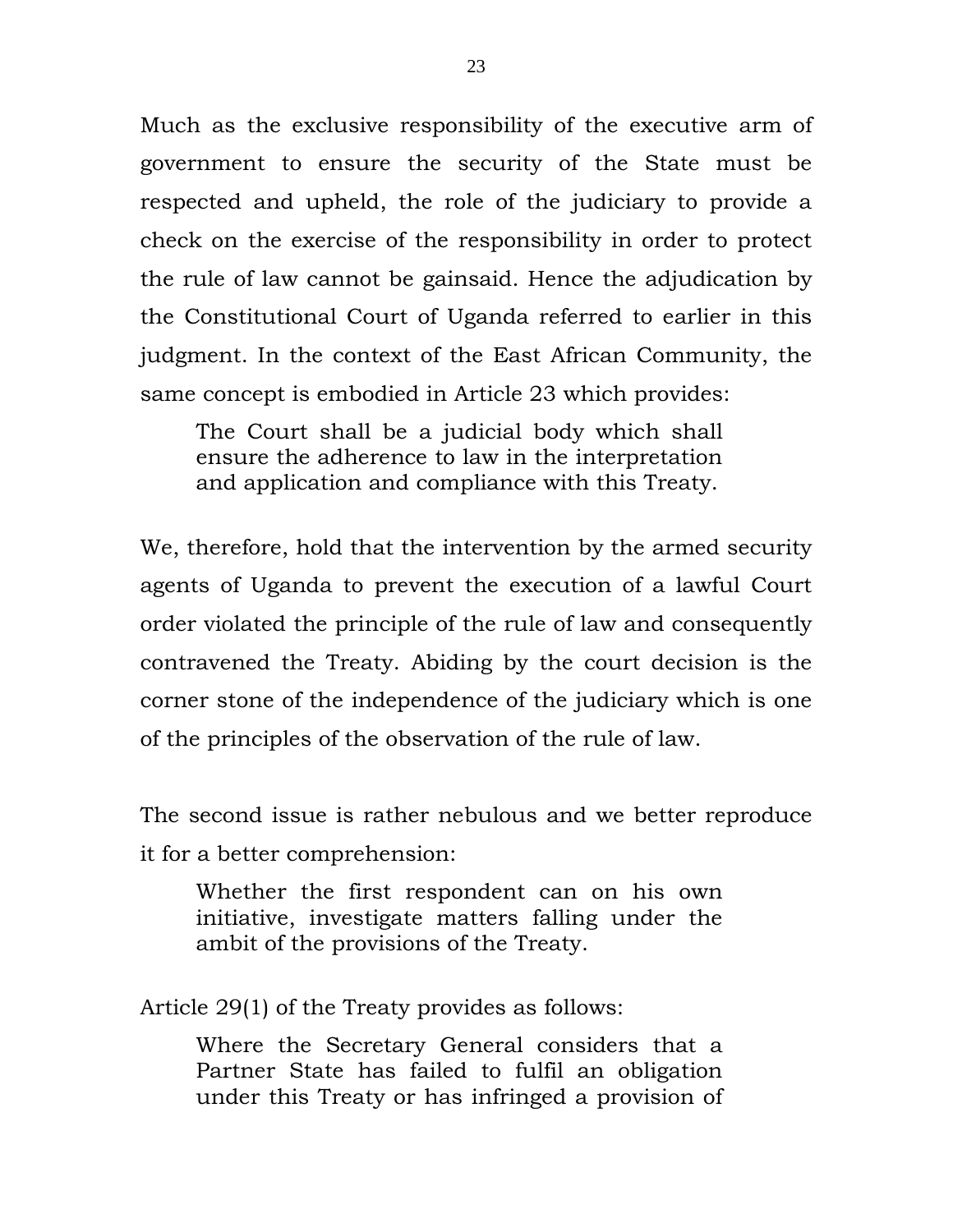this Treaty, the Secretary General shall submit his or her findings to the Partner State concerned for that Partner State to submit its observations on the findings.

The Secretary General is required to "submit his or her findings to the Partner State concerned". It is obvious to us that before the Secretary General is required to do so, she or he must have done some investigation. From the unambiguous words of that sub-Article there is nothing prohibiting the Secretary General from conducting an investigation on his/her own initiative. Therefore, the glaring answer to the second issue is: Yes the Secretary General can on his own initiative investigate such matters.

But the real issue here is not whether he can but whether the Secretary General, that is, the 1<sup>st</sup> respondent, should have done so. It was in this regard that there was heated debate in the preliminary objection on whether or not the Secretary General must have intelligence of some activity happening in a Partner State before he undertakes an investigation.

We dismissed the preliminary objection for the reason that the issue was not a point of law but one of fact requiring evidence. That evidence of whether or not the 1<sup>st</sup> respondent had knowledge, however, was never produced by the complainants in the course of the hearing. This, therefore, is the appropriate juncture to determine whether or not knowledge is an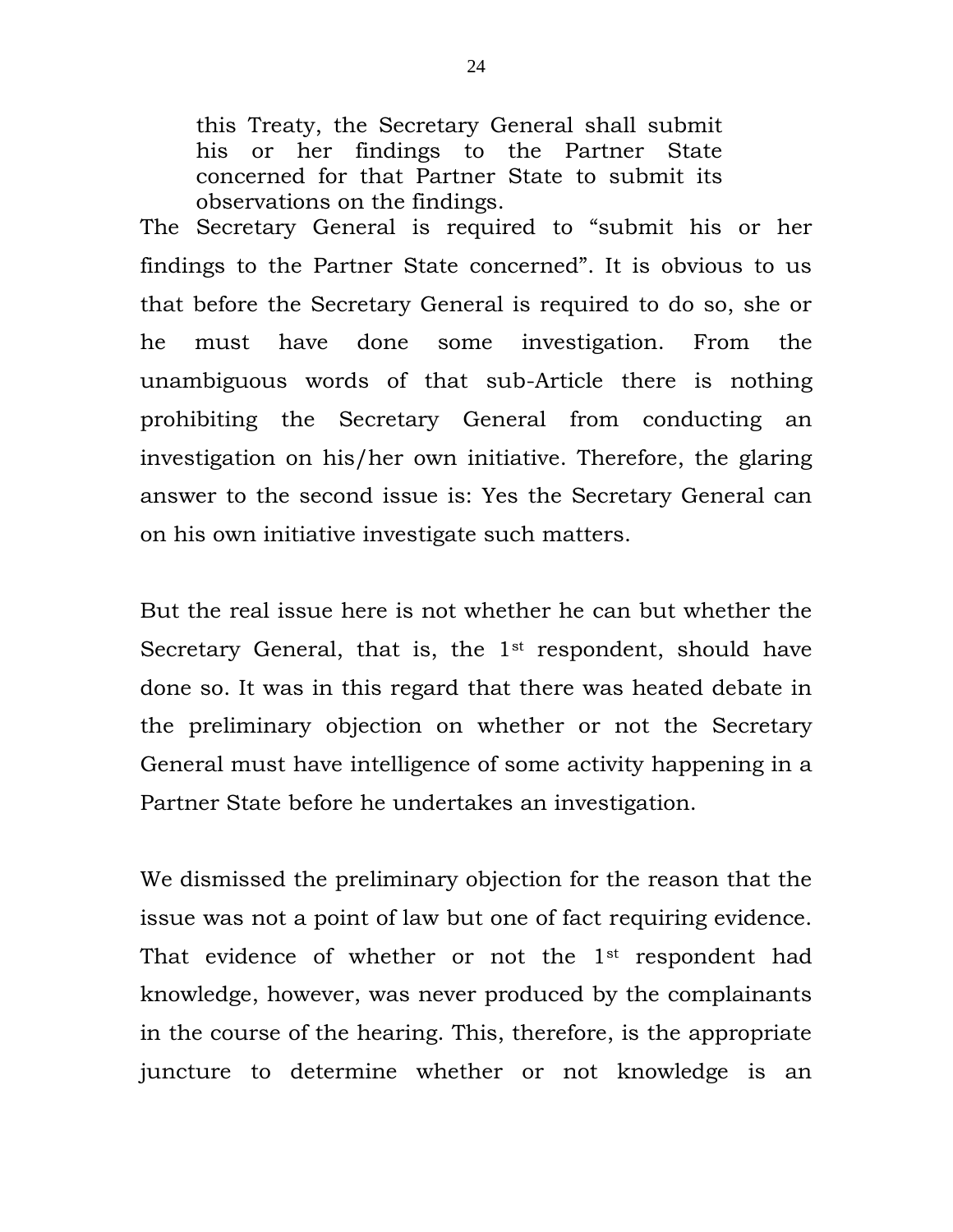essential prerequisite for an investigation by the 1st respondent.

We are of the decided opinion that without knowledge the Secretary General could not be expected to conduct any investigation and come up with a report under Article 29(1).

We may as well add that it is immaterial how that information comes to the attention of the Secretary General. As far as we are concerned it would have sufficed if the complainants had shown that the events in Uganda concerning the complainants were so notorious that the 1st respondent could not but be aware of them. But that was not the case for the complainants.

In almost all jurisdiction courts have the powers to take judicial notice of certain matters. We are not prepared to say that what is complained of here is one such matter. However, the powers that the Secretary General has under Article 29 are so encompassing and are pertinent to the advancement of the spirit of the re-institution of the Community and we dare observe that the Secretary General ought to be more vigilant than what his response has portrayed him to be.

In any case, it is our considered opinion that even if the 1st respondent is taken to have been ignorant of these events, the